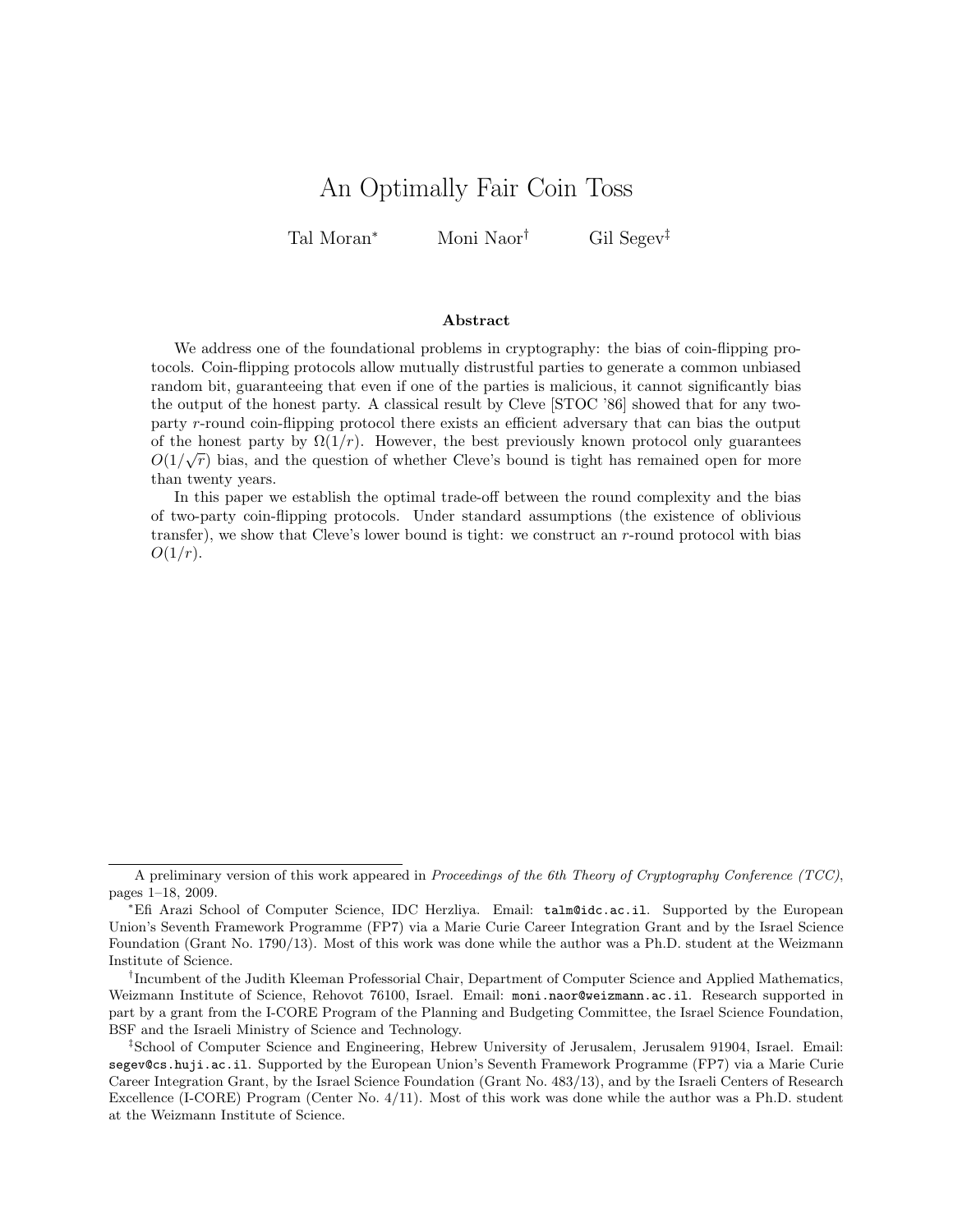## **1 Introduction**

A coin-flipping protocol allows mutually distrustful parties to generate a common unbiased random bit. Such a protocol should satisfy two properties. First, when all parties are honest and follow the instructions of the protocol, their common output is a uniformly distributed bit. Second, even if some of the parties collude and deviate from the protocol's instructions, they should not be able to significantly bias the common output of the honest parties.

When a majority of the parties are honest, efficient and completely fair coin-flipping protocols are known as a special case of secure multiparty computation with an honest majority [9] (assuming a broadcast channel). When an honest majority is not available, and in particular when there are only two parties, the situation is more complex. Blum's two-party coin-flipping protocol [12] guarantees that the output of the honest party is unbiased only if the malicious party does not abort prematurely (note that the malicious party can decide to abort *after* learning the result of the coin flip). This satisfies a rather weak notion of fairness in which once the malicious party is labeled as a "cheater" the honest party is allowed to halt without outputting any value. Blum's protocol relies on any one-way function [26, 34], and Impagliazzo and Luby [28] showed that one-way functions are in fact essential even for such a seemingly weak notion. While this notion suffices for some applications, in many cases fairness is required to hold even if one of the parties aborts prematurely (consider, for example, an adversary that controls the communication channel and can prevent communication between the parties). In this paper we consider a stronger notion: even when the malicious party is labeled as a cheater, we require that the honest party outputs a bit.

**Cleve's impossibility result.** The latter notion of fairness turns out to be impossible to achieve in general. Specifically, Cleve [14] showed that for any two-party *r*-round coin-flipping protocol there exists an efficient adversary that can bias the output of the honest party by  $\Omega(1/r)$ . Cleve's lower bound holds even under arbitrary computational assumptions: the adversary only needs to simulate an honest party, and decide whether or not to abort early depending on the output of the simulation. However, the best previously known protocol (with respect to bias) only guaranteed<br> *∧*<sup></sup> *∧ l* <sup>*l*</sup> <sup>*l*</sup> <sup>*l*</sup> <sup>*l*</sup> <sup>*l*</sup> <sup>*l*</sup> <sup>*l*</sup> <sup>*l*</sup> *l* <sup>*l*</sup> <sup>*l*</sup> *l l i l l l l l l l l l*  $O(1/\sqrt{r})$  bias [5, 14], and the question of whether Cleve's bound was tight has remained open for over twenty years.

**Fairness in secure computation.** The bias of coin-flipping protocols can be viewed as a particular case of the more general framework of fairness in secure computation. Typically, the security of protocols is formalized by comparing their execution in the *real model* to an execution in an *ideal model* where a trusted party receives the inputs of the parties, performs the computation on their behalf, and then sends *all* parties their respective outputs. Executions in the ideal model guarantee *complete fairness*: either all parties learn the output, or neither party does. Cleve's result, however, shows that without an honest majority complete fairness is generally impossible to achieve, and therefore the formulation of secure computation (see [19]) weakens the ideal model to one in which fairness is not guaranteed. Informally, a protocol is "secure-with-abort" if its execution in the real model is indistinguishable from an execution in the ideal model allowing the ideal-model adversary to chose whether the honest parties receive their outputs (this is the notion of security satisfied by Blum's coin-flipping protocol).

Recently, Katz [29] suggested an alternate relaxation: keep the ideal model unchanged (i.e., all parties always receive their outputs), but relax the notion of indistinguishability by asking that the real model and ideal model are distinguishable with probability at most  $1/p(n) + \nu(n)$ , for a polynomial  $p(n)$  and a negligible function  $\nu(n)$  (we refer the reader to Section 2 for a formal definition). Protocols satisfying this requirement are said to be 1*/p*-secure, and intuitively, such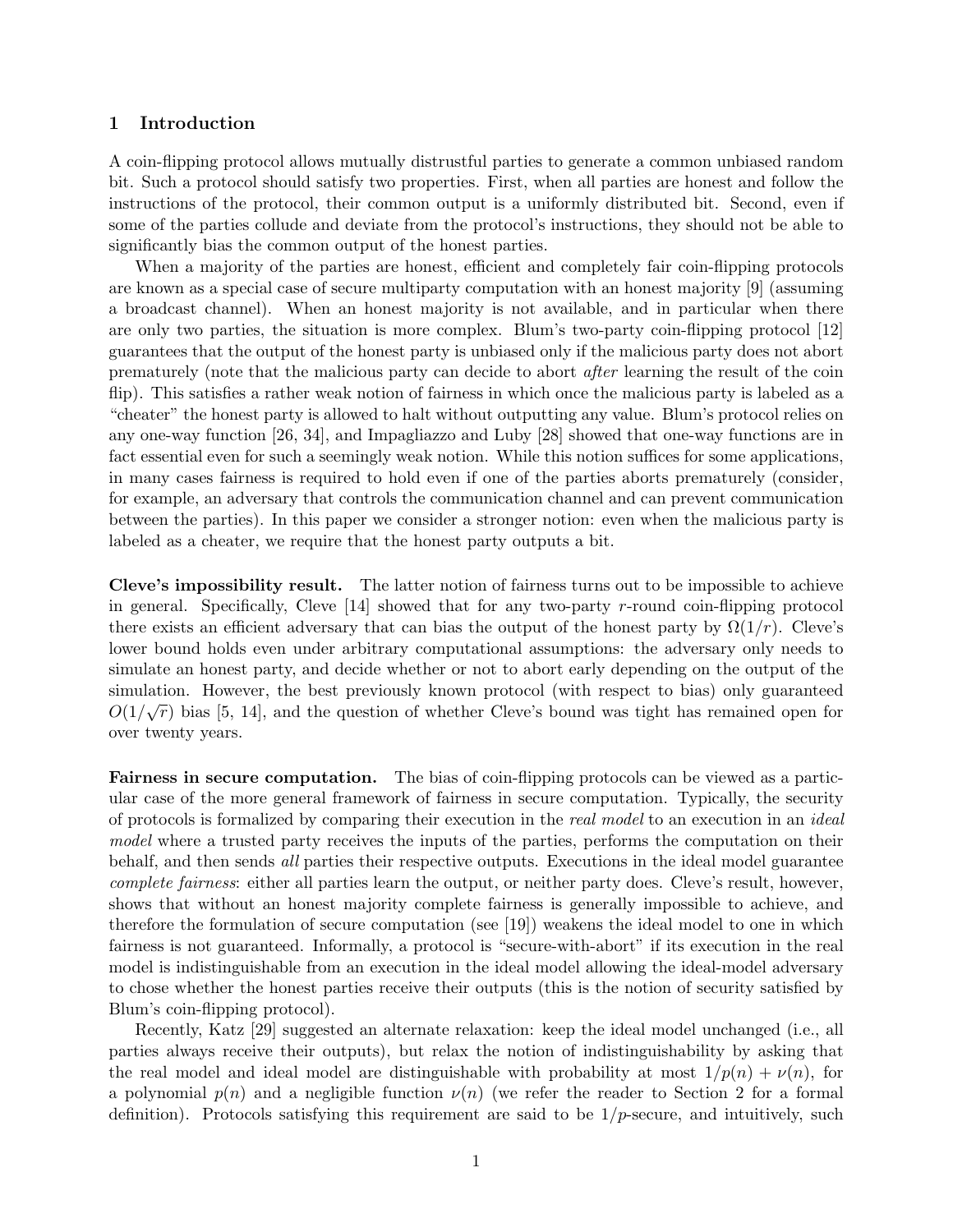protocols guarantee complete fairness in the real model except with probability 1*/p*. In the context of coin-flipping protocols, any 1*/p*-secure protocol has bias at most 1*/p*. However, the definition of 1*/p*-security is more general and applies to a larger class of functionalities.

#### **1.1 Our Contributions**

In this paper we establish the optimal trade-off between the round complexity and the bias of two-party coin-flipping protocols. We prove the following theorem:

**Theorem 1.1.** Assuming the existence of oblivious transfer, for any polynomial  $r = r(n)$  there *exists an r-round two-party coin-flipping protocol that is*  $1/(4r - c)$ -secure, for some constant  $c > 0$ .

We prove the security of our protocol under the simulation-based definition of  $1/p$ -security<sup>1</sup>, which for coin-flipping protocols implies, in particular, that the bias is at most  $1/p$ . We note that our result not only identifies the optimal trade-off asymptotically, but almost pins down the exact leading constant: Cleve showed that any *r*-round two-party coin-flipping protocol has bias at least  $1/(8r+2)$ , and we manage to achieve bias of at most  $1/(4r-c)$  for some constant  $c > 0$ .

Our approach holds in fact for a larger class of functionalities. We consider the more general task of sampling from a distribution  $\mathcal{D} = (\mathcal{D}_1, \mathcal{D}_2)$ : party  $P_1$  receives a sample from  $\mathcal{D}_1$  and party  $P_2$ receives a correlated sample from  $\mathcal{D}_2$  (in coin-flipping, for example, the joint distribution  $\mathcal D$  produces the values  $(0,0)$  and  $(1,1)$  each with probability  $1/2$ ). Before stating our result in this setting we introduce a standard notation: we denote by  $SD(\mathcal{D}, \mathcal{D}_1 \otimes \mathcal{D}_2)$  the statistical distance between the joint distribution  $\mathcal{D} = (\mathcal{D}_1, \mathcal{D}_2)$  and the direct-product of the two marginal distributions  $\mathcal{D}_1$  and  $\mathcal{D}_2$ . We prove the following theorem which generalizes Theorem 1.1:

**Theorem 1.2.** *Assuming the existence of oblivious transfer, for any polynomially-sampleable distribution*  $\mathcal{D} = (\mathcal{D}_1, \mathcal{D}_2)$  *and polynomial*  $r = r(n)$  *there exists an r-round two-party protocol for sampling from D that is*  $\frac{\text{SD}(\mathcal{D}, \mathcal{D}_1 \otimes \mathcal{D}_2)}{2r - c}$ -secure, for some constant  $c > 0$ .

Our approach raises several open questions that are fundamental to the understanding of coinflipping protocols. These questions include identifying the minimal computational assumptions that are essential for reaching the optimal trade-off (i.e., one-way functions vs. oblivious transfer), extending our approach to the multiparty setting, and constructing a more efficient variant of our protocol that can result in a practical implementation. We elaborate on these questions in Section 5, and hope that our approach and the questions it raises can make progress towards resolving the complexity of coin-flipping protocols.

#### **1.2 Related Work**

**Coin-flipping protocols.** When security with abort is sufficient, simple variations of Blum's protocol are the most commonly used coin-flipping protocols. For example, an *r*-round protocol protocol are the most commonly used com-implying protocols. For example, an *r*-round protocol  $O(r)$  times, and with bias  $O(1/\sqrt{r})$  can be constructed by sequentially executing Blum's protocol  $O(r)$  times, and outputting the majority of the intermediate output values [5, 14]. We note that in this protocol an adversary can indeed bias the output by  $\Omega(1/\sqrt{r})$  by aborting prematurely. One of the most significant results on the bias of coin-flipping protocols gave reason to believe that the optimal *√* trade-off between the round complexity and the bias is in fact  $\Theta(1/\sqrt{r})$  (as provided by the latter variant of Blum's protocol): Cleve and Impagliazzo [15] showed that in the *fail-stop model*, any *√* two-party *r*-round coin-flipping protocol has bias  $\Omega(1/\sqrt{r})$ . In the fail-stop model adversaries are

<sup>&</sup>lt;sup>1</sup>In a preliminary version of this work we proved our results with respect to the definition of bias (see Section 2), and motivated by [29, 22] we switch to the more general framework of  $1/p$ -secure computation.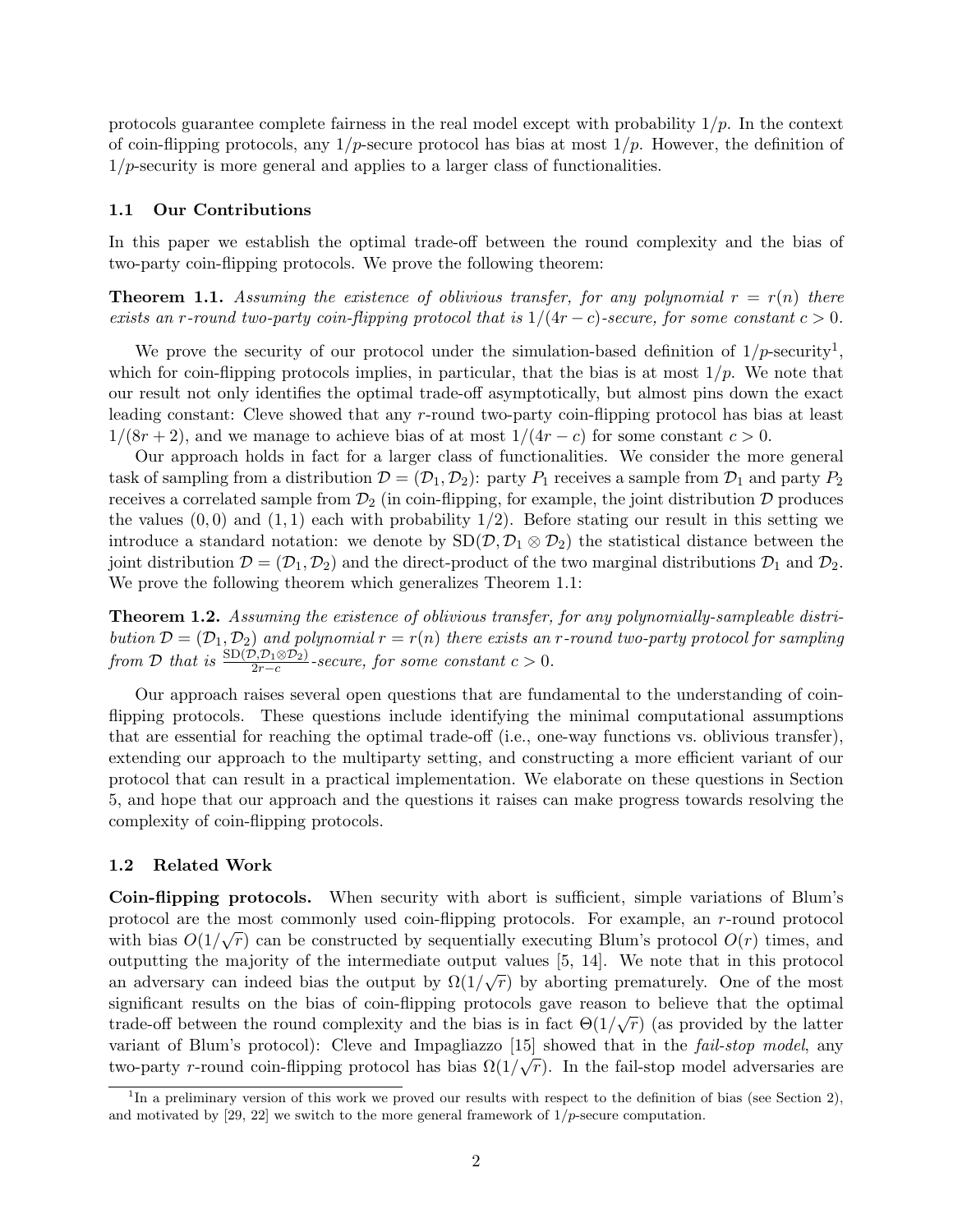computationally unbounded, but they must follow the instructions of the protocol except for being allowed to abort prematurely.

Coin-flipping protocols were also studied in a variety of other models. Among those are collective coin-flipping in the "perfect information model" in which parties are computationally unbounded and all communication is public [2, 10, 18, 35, 36], and protocols based on physical assumptions, such as quantum computation [1, 3, 4] and tamper-evident seals [33].

**Fair computation.** The techniques underlying our protocols were directly inspired by a recent line of research devoted for achieving various forms of fairness in secure computation. Specifically, the technique of choosing a secret "threshold round", before which no information is learned, and after which aborting the protocol is essentially useless was suggested by Moran and Naor [33] as part of a coin-flipping protocol based on tamper-evident seals, by Katz [29] for partially-fair protocols using a simultaneous broadcast channel, and by Gordon et al. [20] for completely-fair protocols for a restricted (but yet rather surprising) class of functionalities.

Various techniques for hiding a meaningful round in game-theoretic settings were suggested by Halpern and Teague [25], Gordon and Katz [21], and Kol and Naor [30]. Katz [29] also introduced the technique of distributing shares to the parties in an initial setup phase (which is only securewith-abort), and these shares are then exchanged by the parties in each round of the protocol.

#### **1.3 Subsequent Work**

**Multiparty coin flipping.** Beimel, Omri and Orlov generalized our two-party protocol to the multi-party case where fewer than 2/3 of the parties are corrupt [7]. They showed an *m*-party *r*-round protocol that can tolerate *t* corrupt parties (where  $m/2 \le t \le 2m/3$ ) with bias  $O(2^{2^{k+1}}/r')$ , where  $r' = r - O(k)$  and  $k = 2t - m$ . In particular, when t and m are constant (but r grows with *n*), this gives a protocol with  $O(1/r)$  bias.

Recently, Haitner and Tsfadia [24] managed to break the 2*/*3 barrier with the construction of a protocol for three parties with bias  $O(\log^2 r/r)$ . Their protocol requires a new technique—rather than relying on a "special round" at which the the value of the game changes abruptly for the parties (i.e., the expected output of the game is 1*/*2 before this round, and either 0 or 1 afterwards), the new protocol "smoothly" changes the value of the game. Haitner and Tsfadia show that this is necessary when there are more than two parties and arbitrary coalitions may be corrupted. Their results seem somewhat limited, however, to three parties; dealing with more than three parties and arbitrary corruptions remains an open problem (Haitner and Tsfadia conjecture that their technique can be extended to a logarithmic number of parties).

**1***/p***-secure computation.** Our results were recently extended by Gordon and Katz [22] to deal with the more general case of randomized functions, and not only distributions. Gordon and Katz showed that any efficiently-computable randomized function  $f : X \times Y \to Z$  where at least one of *X* and *Y* is of polynomial size has an *r*-round protocol that is  $O\left(\frac{\min\{|X|, |Y|\}}{r}\right)$ *r* ) -secure. In addition, they showed that even if both domains are of super-polynomial size but the range *Z* is of polynomial size, then *f* has an *r*-round protocol that is  $O\left(\frac{|\mathcal{Z}|}{\sqrt{r}}\right)$ ) -secure. Gordon and Katz also showed a specific function  $f: X \times Y \to Z$  where X, Y, and Z are of size super-polynomial which cannot be  $1/p$ securely computed for any  $p > 2$  assuming the existence of exponentially-hard one-way functions.

These results were further extended by Beimel et al. [6] to the multiparty setting. For a constant number of parties and any function *f* with range of size polynomial in the security parameter, Beimel et al. show that there exists a protocol for 1*/p*-secure computation of *f* tolerating any number of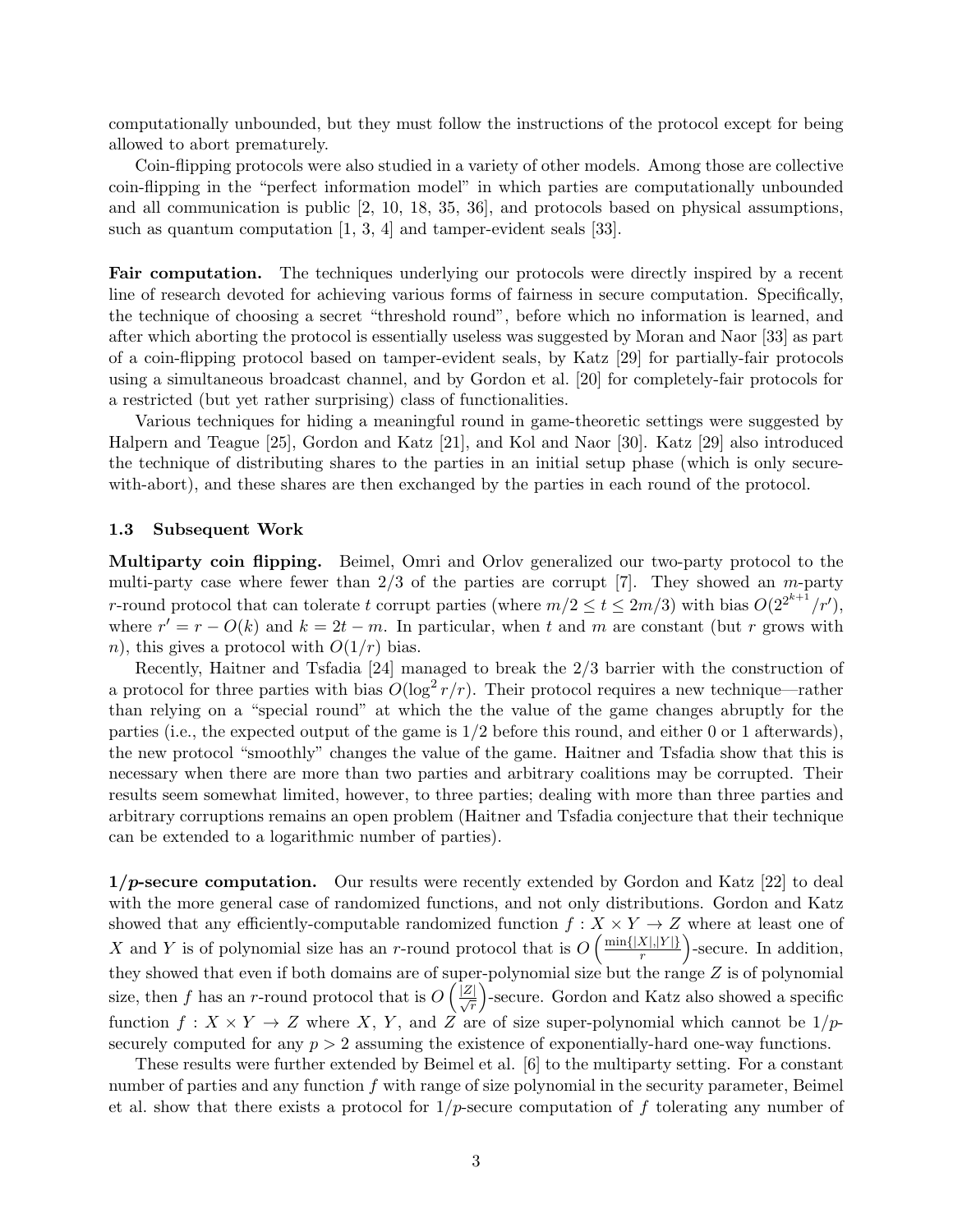corrupt parties. Moreover, if the number of corrupted parties is less than 2*/*3, they construct a protocol that can handle a super-constant number of parties (up to log log *n*), as long as the domain of *f* is of constant size. In the other direction, Beimel et al. show that no protocols exist for 1*/p*-secure computation of functions with polynomial-size domain if the number of parties is super-constant.

**Coin flipping vs. one-way functions.** Our work shows how to construct an optimally-fair coin-flipping protocol based on oblivious transfer, however, it has left open to find the minimal assumptions necessary for optimally-fair coin flipping. The work of Dachman-Soled et al. [16] took a step toward answering this question by showing that any black-box construction of an optimally-fair coin-flipping protocol based on a one-way function with *n*-bit input and output needs  $\Omega(n/\log n)$ rounds. Subsequently, Dachman-Soled et al. [17] took another step towards understanding the complexity of optimally-fair coin-flipping by showing that this task (with an arbitrary number of rounds) cannot be based on one-way functions in a black-box way, as long as the protocol is "oblivious" to the implementation of the one-way function (we refer the reader to [17] for more details on their notion of obliviousness).

Surprisingly, an even more fundamental question is still open: are one-way functions necessary at all for constructing fair coin-flipping protocols? While Impagliazzo and Luby [28] gave a positive answer for protocols with *negligible*, only recently have we begin to close the gap with regards to protocols that guarantee only non-negligible bias. Maji et al. showed that one-way functions are required for *constant-round* protocols with bias  $1/2 - o(1)$  [32]. Haitner and Omri [23] showed that strong coin-flipping protocols with bias  $\frac{\sqrt{2}-1}{2}$  and any number of rounds imply one way functions. Berman et al. [11] subsequently improved this result, proving that coin-flipping protocols with *any* constant bias (and any number of rounds) imply one-way functions (the stronger result also applies to weak coin-flipping protocols). The question of whether protocols with non-constant bias and non-constant rounds can be constructed without one-way functions is still open, to the best of our knowledge.

## **1.4 Paper Organization**

The remainder of this paper is organized as follows. In Section 2 we review several notions and definitions that are used in the paper (most notably, the definition of 1*/p*-secure computation). In Section 3 we describe a simplified variant of our protocol and prove its security. In Section 4 we describe a more refined and general variant of our protocol which settles Theorems 1.1 and 1.2. Finally, in Section 5 we discuss several open problems.

# **2 Preliminaries**

In this section we review the definitions of coin-flipping protocols, 1*/p*-indistinguishability and 1*/p*secure computation (taken almost verbatim from [22, 29]), security with abort, and one-time message authentication.

## **2.1 Coin-Flipping Protocols**

A two-party coin-flipping protocol is defined via two probabilistic polynomial-time Turing machines  $(P_1, P_2)$ , referred to as parties, that receive as input a security parameter  $1^n$ . The parties exchange messages in a sequence of rounds, where in every round each party both sends and receives a message (i.e., a round consists of two moves). At the end of the protocol, *P*<sup>1</sup> and *P*<sup>2</sup> produce output bits *c*<sub>1</sub> and *c*<sub>2</sub>, respectively. We denote by  $(c_1|c_2) \leftarrow \langle P_1(1^n), P_2(1^n) \rangle$  the experiment in which  $P_1$  and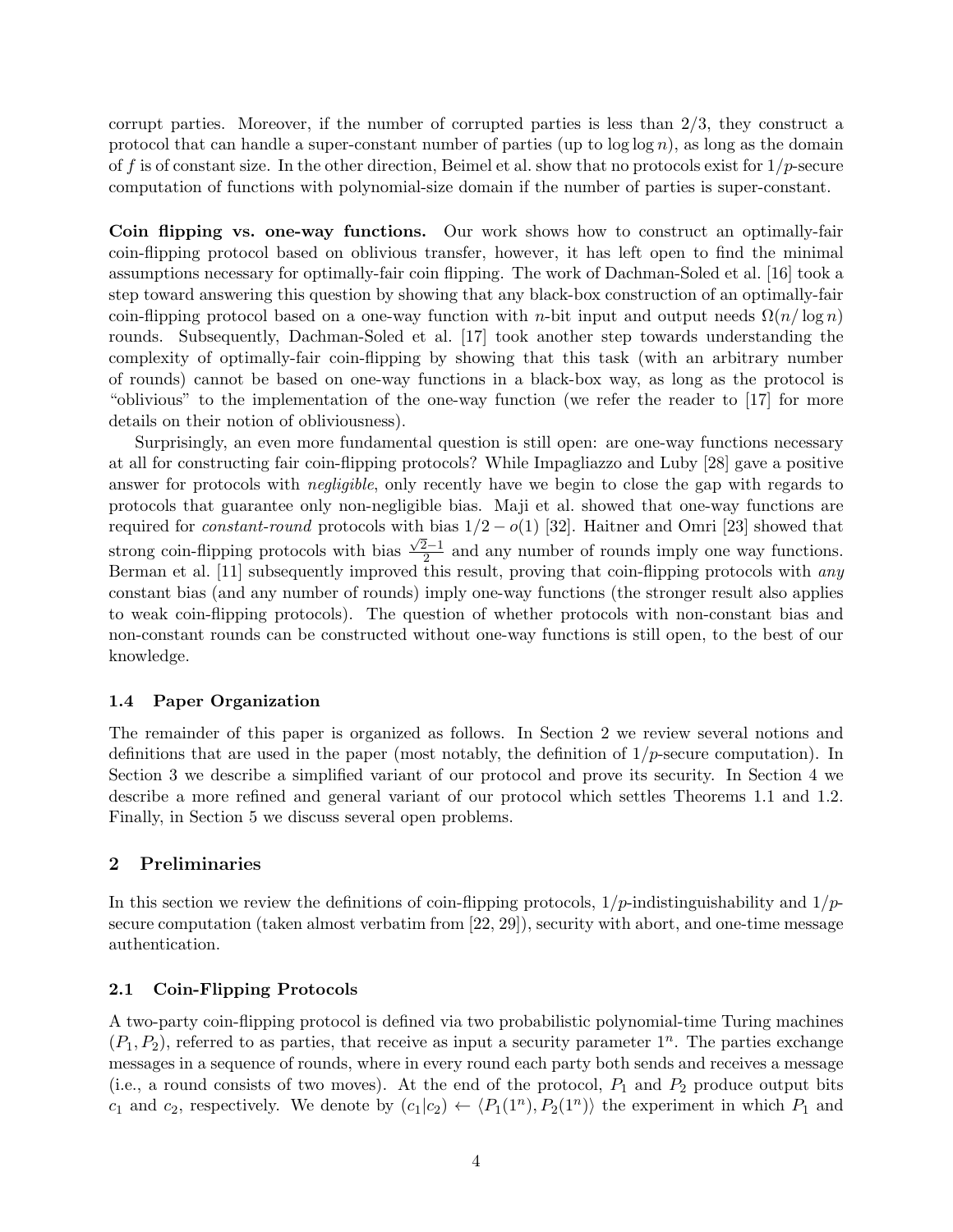$P_2$  interact (using uniformly chosen random coins), and then  $P_1$  outputs  $c_1$  and  $P_2$  outputs  $c_2$ . It is required that for all sufficiently large  $n$ , and every possible pair  $(c_1, c_2)$  that may be output by  $\langle P_1(1^n), P_2(1^n) \rangle$ , it holds that  $c_1 = c_2$  (i.e.,  $P_1$  and  $P_2$  agree on a common value). This requirement can be relaxed by asking that the parties agree on a common value with sufficiently high probability<sup>2</sup>.

The security requirement of a coin-flipping protocol is that even if one of  $P_1$  and  $P_2$  is corrupted and arbitrarily deviates from the protocol's instructions, the bias of the honest party's output remains bounded. Specifically, we emphasize that a malicious party is allowed to abort prematurely, and in this case it is assumed that the honest party is notified on the early termination of the protocol. In addition, we emphasize that even when the malicious party is labeled as a cheater, the honest party must output a bit. For simplicity, the following definition considers only the case in which  $P_1$  is corrupted, and an analogous definition holds for the case that  $P_2$  is corrupted:

**Definition 2.1.** *A coin-flipping protocol*  $(P_1, P_2)$  *has bias at most*  $\epsilon(n)$  *if for every probabilistic polynomial-time Turing machine P ∗* 1 *it holds that*

$$
\left|\Pr\left[(c_1|c_2)\leftarrow \langle P_1^*(1^n), P_2(1^n)\rangle : c_2 = 1\right] - \frac{1}{2}\right| \leq \epsilon(n) + \nu(n) ,
$$

*for some negligible function*  $\nu(n)$  *and for all sufficiently large n.* 

## **2.2 1***/p***-Indistinguishability and 1***/p***-Secure Computation**

**1***/p***-Indistinguishability.** A distribution ensemble  $X = \{X(a,n)\}_{a \in \mathcal{D}_n, n \in \mathbb{N}}$  is an infinite sequence of random variables indexed by  $a \in \mathcal{D}_n$  and  $n \in \mathbb{N}$ , where  $\mathcal{D}_n$  is a set that may depend on *n*. For a fixed polynomial  $p(n)$ , two distribution ensembles  $X = \{X(a, n)\}_{a \in \mathcal{D}_n, n \in \mathbb{N}}$  and *Y* = {*Y*(*a, n*)}*<sub>a∈D<sub>n</sub>,n∈N* are *computationally* 1/*p-indistinguishable*, denoted *X*<sup>1/*p*</sup> *Y*, if for every</sub> non-uniform polynomial-time algorithm *D* there exists a negligible function  $\nu(n)$  such that for all sufficiently large  $n \in \mathbb{N}$  and for all  $a \in \mathcal{D}_n$  it holds that

$$
|\Pr[D(X(a, n)) = 1] - \Pr[D(Y(a, n)) = 1]| \le \frac{1}{p(n)} + \nu(n).
$$

**1/p-Secure computation.** A two-party protocol for computing a functionality  $\mathcal{F} = \{(f^1, f^2)\}\$ is a protocol running in polynomial time and satisfying the following functional requirement: if party  $P_1$  holds input  $(1^n, x)$ , and party  $P_2$  holds input  $(1^n, y)$ , then the joint distribution of the outputs of the parties is statistically close to  $(f^1(x, y), f^2(x, y))$ . In what follows we define the notion of 1*/p*-secure computation [22, 29]. The definition uses the real/ideal paradigm (following [13, 19, 27]) where we consider a completely fair ideal model (as typically considered in the setting of honest majority), and require only  $1/p$ -indistinguishability rather than indistinguishability (we note that, in general, the notions of 1*/p*-security and security-with-abort are incomparable). We consider active adversaries, who may deviate from the protocol in an arbitrary manner, and static corruptions.

**Security of protocols (informal).** The security of a protocol is analyzed by comparing what an adversary can do in a real protocol execution to what it can do in an ideal scenario that is secure by definition. This is formalized by considering an ideal computation involving an incorruptible trusted party to whom the parties send their inputs. The trusted party computes the functionality on the inputs and returns to each party its respective output. Loosely speaking, a protocol is secure if any

<sup>&</sup>lt;sup>2</sup>Cleve's lower bound [14] holds under this relaxation as well. Specifically, if the parties agree on a common value with probability  $1/2 + \epsilon$ , then Cleve's proof shows that the protocol has bias at least  $\epsilon/(4r + 1)$ .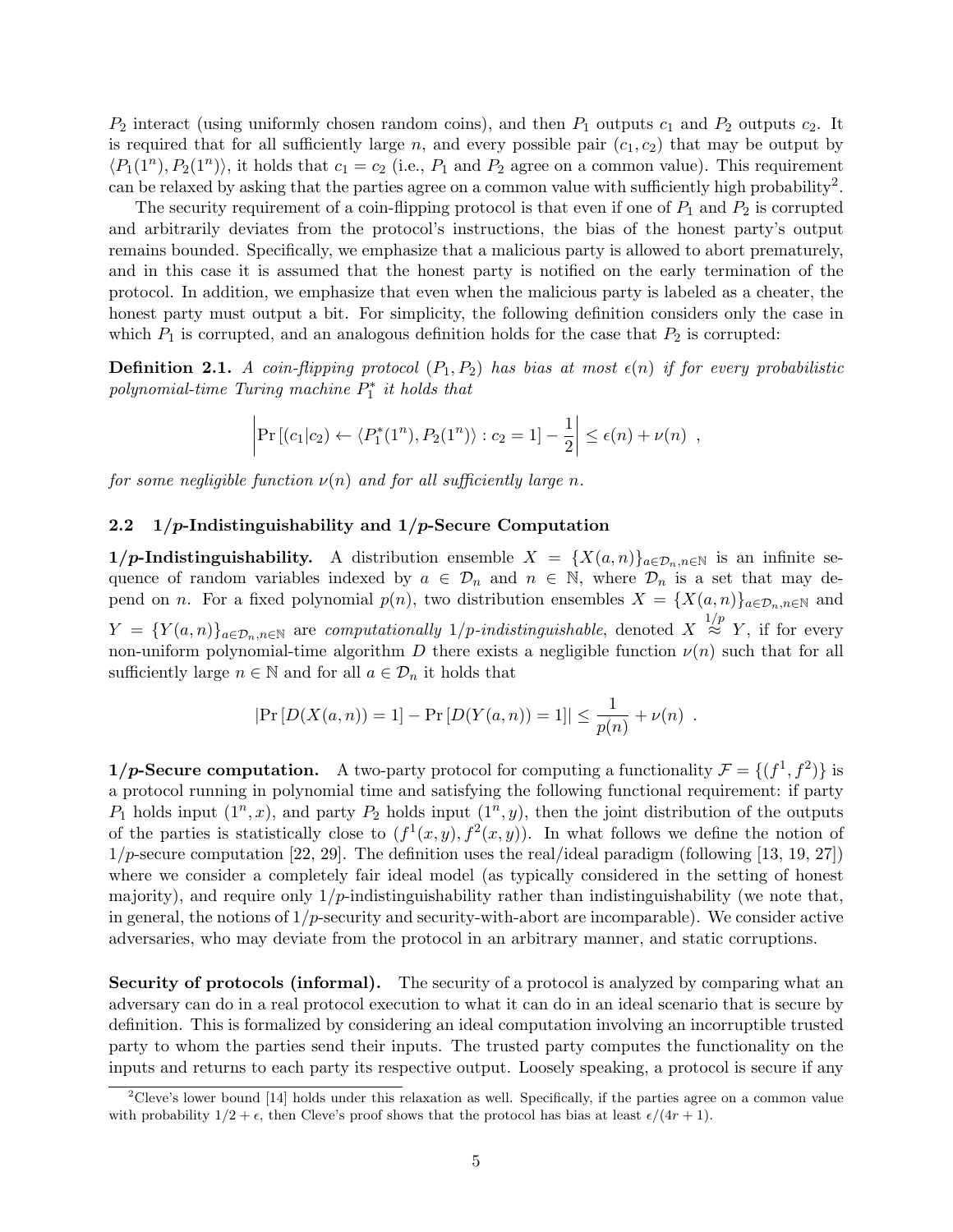adversary interacting in the real protocol (where no trusted party exists) can do no more harm than if it was involved in the above-described ideal computation.

**Execution in the ideal model.** The parties are  $P_1$  and  $P_2$ , and there is an adversary  $\mathcal A$  who has corrupted one of them. An ideal execution for the computation of  $\mathcal{F} = \{f_n\}$  proceeds as follows:

- **Inputs:**  $P_1$  and  $P_2$  hold the security parameter  $1^n$  and inputs  $x \in X_n$  and  $y \in Y_n$ , respectively. The adversary A receives an auxiliary input **aux**.
- **Send inputs to trusted party:** The honest party sends its input to the trusted party. The corrupted party may send an arbitrary value (chosen by *A*) to the trusted party. Denote the pair of inputs sent to the trusted party by  $(x', y')$ .
- **Trusted party sends outputs:** If  $x' \notin X_n$  the trusted party sets  $x'$  to some default element  $x_0 \in X_n$  (and likewise if  $y' \notin Y_n$ ). Then, the trusted party chooses *r* uniformly at random and sends  $f_n^1(x', y'; r)$  to  $P_1$  and  $f_n^2(x', y'; r)$  to  $P_2$ .
- **Outputs:** The honest party outputs whatever it was sent by the trusted party, the corrupted party outputs nothing, and *A* outputs any arbitrary (probabilistic polynomial-time computable) function of its view.

We let  $\text{IDEAL}_{\mathcal{F},\mathcal{A}(\text{aux})}(x,y,n)$  be the random variable consisting of the view of the adversary and the output of the honest party following an execution in the ideal model as described above.

**Execution in the real model.** We now consider the real model in which a two-party protocol  $\pi$  is executed by  $P_1$  and  $P_2$  (and there is no trusted party). The protocol execution is divided into rounds; in each round one of the parties sends a message. The honest party computes its messages as specified by  $\pi$ . The messages sent by the corrupted party are chosen by the adversary,  $\mathcal{A}$ , and can be an arbitrary (polynomial-time) function of the corrupted party's inputs, random coins, and the messages received from the honest party in previous rounds. If the corrupted party aborts in one of the protocol rounds, the honest party behaves as if it had received a special *⊥* symbol in that round.

Let  $\pi$  be a two-party protocol computing *F*. Let *A* be a non-uniform probabilistic polynomialtime machine with auxiliary input aux. We let  $REAL_{\pi,\mathcal{A}(\text{aux})}(x, y, n)$  be the random variable consisting of the view of the adversary and the output of the honest party, following an execution of *π* where  $P_1$  begins by holding input  $(1^n, x)$ , and  $P_2$  begins by holding input  $(1^n, y)$ .

**Security as emulation of an ideal execution in the real model.** Having defined the ideal and real models, we can now define security of a protocol. Loosely speaking, the definition asserts that a secure protocol (in the real model) emulates the ideal model (in which a trusted party exists). This is formulated as follows:

**Definition 2.2** (1/p-secure computation). Let F and  $\pi$  be as above, and fix a function  $p = p(n)$ . *Protocol*  $\pi$  *is said to* 1/p-securely compute *F if for every non-uniform probabilistic polynomial-time adversary A in the real model, there exists a non-uniform probabilistic polynomial-time adversary S in the ideal model such that*

$$
\{{\sf IDEAL}_{{\cal F}, {\cal S}({\sf aux})}(x,y,n)\}_{(x,y)\in X\times Y, {\sf aux} \in \{0,1\}^*}\stackrel{1/p}{\approx} \{{\sf REAL}_{{\pi},{\cal A}({\sf aux})}(x,y,n)\}_{(x,y)\in X\times Y, {\sf aux} \in \{0,1\}^*}
$$

*and the same party is corrupted in both the real and ideal models.*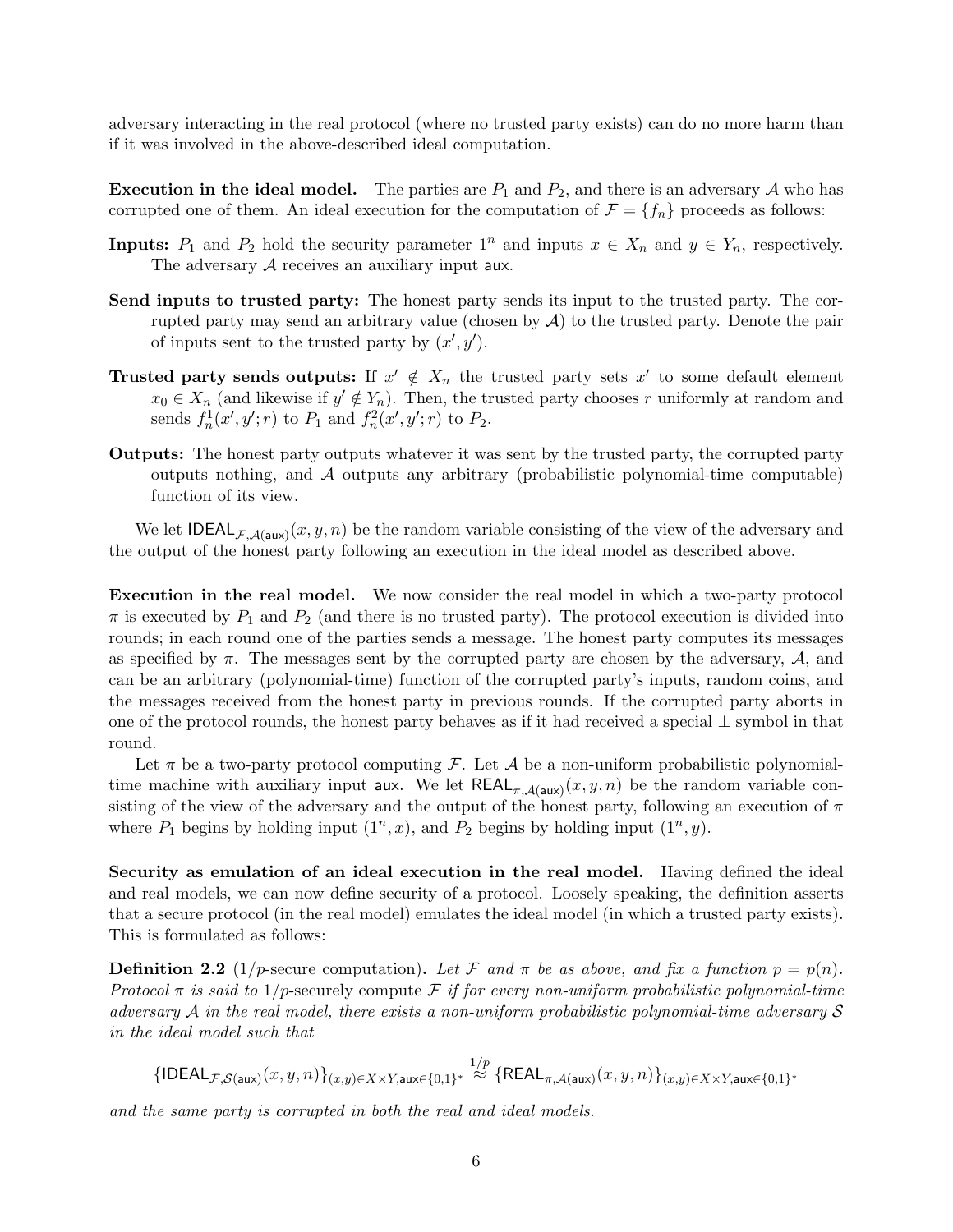#### **2.3 Security With Abort**

In what follows we use the standard notion of computational indistinguishability. That is, two distribution ensembles  $X = \{X(a,n)\}_{a\in\mathcal{D}_n,n\in\mathbb{N}}$  and  $Y = \{Y(a,n)\}_{a\in\mathcal{D}_n,n\in\mathbb{N}}$  are computationally *indistinguishable*, denoted  $X \triangleq Y$ , if for every non-uniform polynomial-time algorithm *D* there exists a negligible function  $\nu(n)$  such that for all sufficiently large  $n \in \mathbb{N}$  and for all  $a \in \mathcal{D}_n$  it holds that

$$
|\Pr[D(X(a, n)) = 1] - \Pr[D(Y(a, n)) = 1]| \leq \nu(n).
$$

Security with abort is the standard notion for secure computation where an honest majority is not available. The definition is similar to the definition of 1*/p*-security presented in Section 2.2, with the following two exceptions: (1) the ideal-model adversary is allowed to choose whether the honest parties receive their outputs (i.e., fairness is not guaranteed), and (2) the ideal model and real model are required to be computationally indistinguishable. Specifically, the execution in the real model is as described in Section 2.2, and the execution in the ideal model is modified as follows:

- **Inputs:**  $P_1$  and  $P_2$  hold the security parameter  $1^n$  and inputs  $x \in X_n$  and  $y \in Y_n$ , respectively. The adversary A receives an auxiliary input **aux**.
- **Send inputs to trusted party:** The honest party sends its input to the trusted party. The corrupted party controlled by *A* may send any value of its choice. Denote the pair of inputs sent to the trusted party by  $(x', y')$ .
- **Trusted party sends output to corrupted party:** If  $x' \notin X_n$  the trusted party sets  $x'$  to some default element  $x_0 \in X_n$  (and likewise if  $y' \notin Y_n$ ). Then, the trusted party chooses *r* uniformly at random, computes  $z_1 = f_n^1(x', y'; r)$  and  $z_2 = f_n^2(x', y'; r)$  to  $P_2$ , and sends  $z_i$  to the corrupted party  $P_i$  (i.e., to the adversary  $A$ ).
- **Adversary decides whether to abort:** After receiving its output the adversary sends either "abort" of "continue" to the trusted party. In the former case the trusted party sends *⊥* to the honest party  $P_j$ , and in the latter case the trusted party sends  $z_j$  to  $P_j$ .
- **Outputs:** The honest party outputs whatever it was sent by the trusted party, the corrupted party outputs nothing, and *A* outputs any arbitrary (probabilistic polynomial-time computable) function of its view.

We let **IDEAL**<sup>abort</sup> $F$ <sup>*,A*(aux)</sub> $(x, y, n)$  be the random variable consisting of the view of the adversary and the</sup> output of the honest party following an execution in the ideal model as described above.

**Definition 2.3** (security with abort). Let F and  $\pi$  be as above. Protocol  $\pi$  is said to securely compute *F* with abort *if for every non-uniform probabilistic polynomial-time adversary A in the real model, there exists a non-uniform probabilistic polynomial-time adversary S in the ideal model such that*

$$
\{{\sf IDEAL}_{{\cal F}, {\cal S}({\sf aux})}^{\sf abort}(x,y,n)\}_{(x,y)\in X\times Y, {\sf aux} \in \{0,1\}^*} \stackrel{c}{=} \{{\sf REAL}_{{\pi}, {\cal A}({\sf aux})}(x,y,n)\}_{(x,y)\in X\times Y, {\sf aux} \in \{0,1\}^*}\enspace.
$$

# **2.4 One-Time Message Authentication**

Message authentication codes provide assurance to the receiver of a message that it was sent by a specified legitimate sender, even in the presence of an active adversary who controls the communication channel. A message authentication code is defined via triplet (Gen*,* Mac*,* Vrfy) of probabilistic polynomial-time Turing machines such that: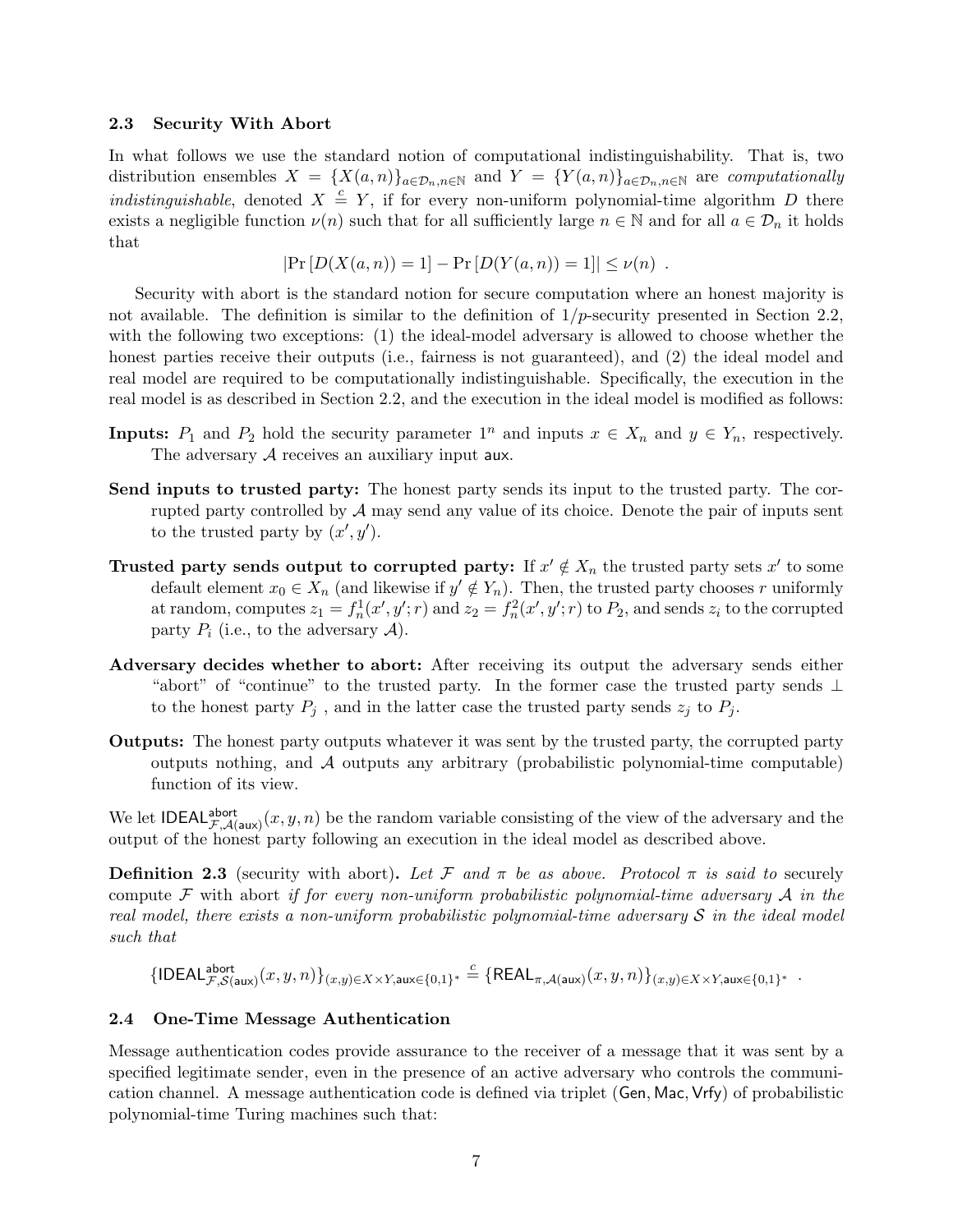- 1. The key generation algorithm Gen receives as input a security parameter  $1^n$ , and outputs an authentication key *k*.
- 2. The authentication algorithm Mac receives as input an authentication key *k* and a message *m*, and outputs a tag *t*.
- 3. The verification algorithm Vrfy receives as input an authentication key *k*, a message *m*, and a tag *t*, and outputs a bit  $b \in \{0, 1\}$ .

The functionality guarantee of a message authentication code is that for any message *m* it holds that  $Vrfy(k, m, Mac(k, m)) = 1$  with overwhelming probability over the internal coin tosses of Gen, Mac and Vrfy. In this paper we rely on message authentication codes that are one-time secure. That is, an authentication key is used to authenticate a single message. We consider an adversary that queries the authentication algorithm on a single message *m* of her choice, and then outputs a pair  $(m', t')$ . We say that the adversary forges an authentication tag if  $m' \neq m$  and  $Vrfy(k, m', t') = 1$ . Message authentication codes that are one-time secure exist in the information-theoretic setting, that is, even an unbounded adversary has only a negligible forgery probability. Constructions of such codes can be based, for example, on pair-wise independent hash functions [37].

## **3 A Simplified Protocol**

In order to demonstrate the main ideas underlying our approach, in this section we present a simplified protocol. The simplification is two-fold: First, we consider the specific coin-flipping functionality (as in Theorem 1.1), and not the more general functionality of sampling from an arbitrary distribution  $\mathcal{D} = (\mathcal{D}_1, \mathcal{D}_2)$  (as in Theorem 1.2). Second, the coin-flipping protocol will only be  $1/(2r)$ -secure and not  $1/(4r)$ -secure.

We describe the protocol in a sequence of refinements. We first informally describe the protocol assuming the existence of a trusted third party. The trusted third party acts as a "dealer" in a pre-processing phase, sending each party an input that it uses in the protocol. In the protocol we make no assumptions about the computational power of the parties. We then eliminate the need for the trusted third party by having the parties execute a secure-with-abort protocol that implements its functionality (this can be done in a constant number of rounds).

**The protocol.** The joint input of the parties,  $P_1$  and  $P_2$ , is the security parameter  $1^n$  and a polynomial  $r = r(n)$  indicating the number of rounds in the protocol. In the pre-processing phase the trusted third party chooses uniformly at random a value  $i^* \in \{1, \ldots, r\}$ , that corresponds to the round in which the parties learn their outputs. In every round  $i \in \{1, \ldots, r\}$  each party learns one bit of information:  $P_1$  learns a bit  $a_i$ , and  $P_2$  learns a bit  $b_i$ . In every round  $i \in \{1, \ldots, i^* - 1\}$ (these are the "dummy" rounds) the values *a<sup>i</sup>* and *b<sup>i</sup>* are independently and uniformly chosen. In every round  $i \in \{i^*, \ldots, r\}$  the parties learn the same uniformly distributed bit  $c = a_i = b_i$  which is their output in the protocol. If the parties complete all  $r$  rounds of the protocol, then  $P_1$  and  $P_2$ output  $a_r$  and  $b_r$ , respectively<sup>3</sup>. Otherwise, if a party aborts prematurely, the other party outputs the value of the previous round and halts. That is, if  $P_1$  aborts in round  $i \in \{1, \ldots, r\}$  then  $P_2$ 

<sup>&</sup>lt;sup>3</sup>An alternative approach that reduces the *expected* number of rounds from  $r$  to  $r/2 + 1$  is as follows. In round  $i^*$ the parties learn their output  $c = a_{i^*} = b_{i^*}$ , and in round  $i^* + 1$  they learn a special value  $a_{i^*+1} = b_{i^*+1} = \text{NULL}$ indicating that they should output the value from the previous round and halt. For simplicity (both in the presentation of the protocol and in the proof of security) we chose to present the protocol as always having *r* rounds, but this is not essential for our results.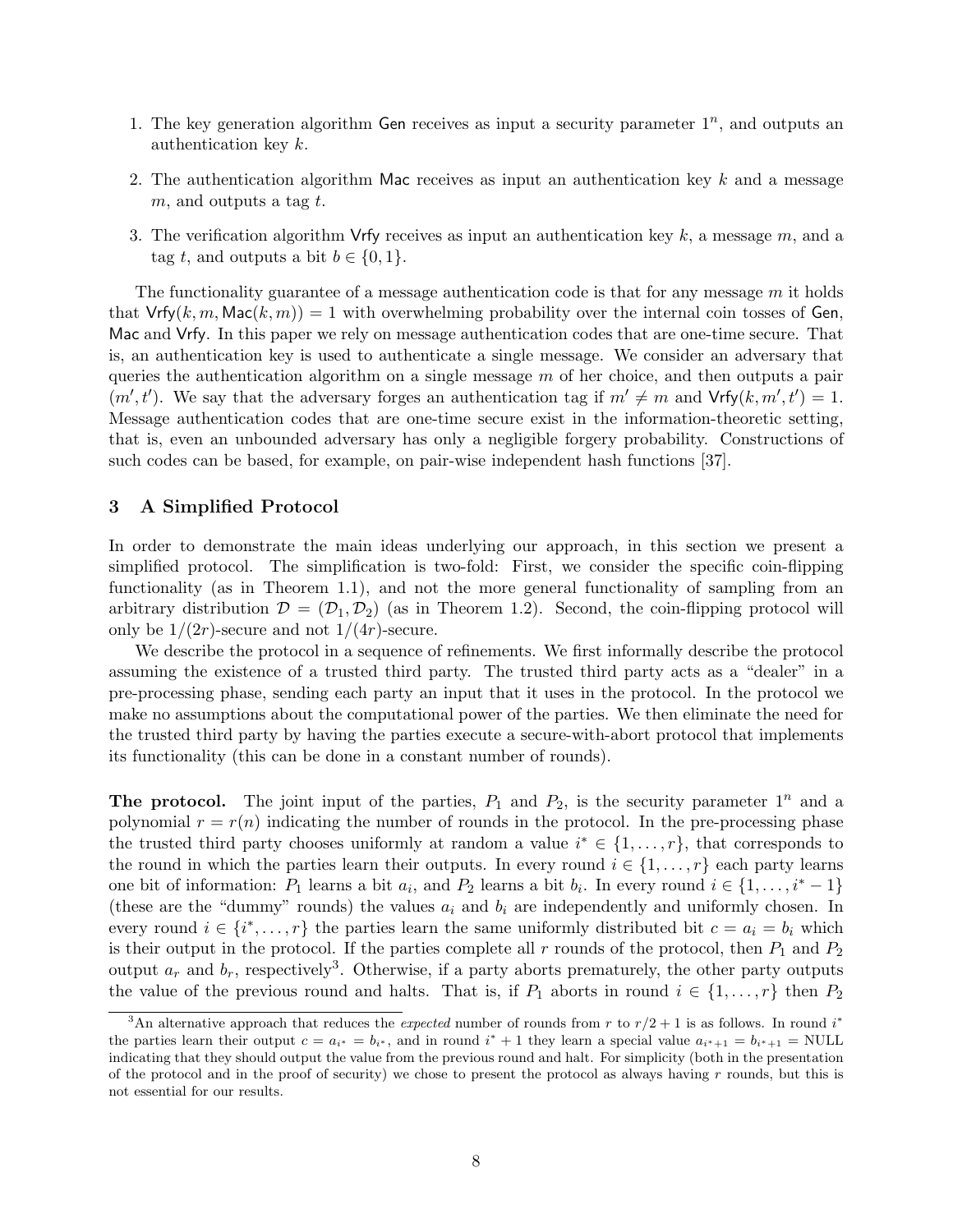outputs the value  $b_{i-1}$  and halts. Similarly, if  $P_2$  aborts in round *i* then  $P_1$  outputs the value  $a_{i-1}$ and halts.

More specifically, in the pre-processing phase the trusted third party chooses  $i^* \in \{1, \ldots, r\}$ uniformly at random and defines  $a_1, \ldots, a_r$  and  $b_1, \ldots, b_r$  as follows: First, it choose  $a_1, \ldots, a_{i^*-1} \in$  $\{0,1\}$  and  $b_1, \ldots, b_{i^*-1} \in \{0,1\}$  independently and uniformly at random. Then, it chooses  $c \in \{0,1\}$ uniformly at random and lets  $a_{i^*} = \cdots = a_r = b_{i^*} = \cdots = b_r = c$ . The trusted third party creates secret shares of the values  $a_1, \ldots, a_r$  and  $b_1, \ldots, b_r$  using an information-theoretically-secure 2-outof-2 secret sharing scheme, and these shares are given to the parties. For concreteness, we use the specific secret-sharing scheme that splits a bit *x* into  $(x^{(1)}, x^{(2)})$  by choosing  $x^{(1)} \in \{0, 1\}$  uniformly at random and letting  $x^{(2)} = x \oplus x^{(1)}$ . In every round  $i \in \{1, \ldots, r\}$  the parties exchange their shares for the current round, which enables  $P_1$  to reconstruct  $a_i$ , and  $P_2$  to reconstruct  $b_i$ . Clearly, when both parties are honest, the parties produce the same output bit which is uniformly distributed.

**Eliminating the trusted third party.** We eliminate the need for the trusted third party by relying on a *possibly unfair* sub-protocol that securely computes with abort the functionality  $\textsf{ShareGen}_r$ , formally described in Figure 1. Such a protocol with a constant number of rounds can be constructed assuming the existence of oblivious transfer (see, for example, [31]). In addition, our protocol also relies on a one-time message authentication code (Gen*,* Mac*,* Vrfy) that is information-theoretically secure. The functionality  $\text{ShareGen}_r$  provides the parties with authentication keys and authentication tags so each party can verify that the shares received from the other party were the ones generated by ShareGen*<sup>r</sup>* in the pre-processing phase. A formal description of the protocol is provided in Figure 2.

#### **Functionality ShareGen***<sup>r</sup>*

**Input:** Security parameter 1*<sup>n</sup>*.

## **Computation:**

- 1. Choose  $i^* \in \{1, \ldots, r\}$  uniformly at random.
- 2. Define values  $a_1, \ldots, a_r$  and  $b_1, \ldots, b_r$  as follows:
	- For  $1 \leq i \leq i^* 1$  choose  $a_i, b_i \in \{0, 1\}$  independently and uniformly at random.
	- Choose  $c \in \{0, 1\}$  uniformly at random, and for  $i^* \leq i \leq r$  let  $a_i = b_i = c$ .
- 3. For  $1 \leq i \leq r$ , choose  $\left(a_i^{(1)}, a_i^{(2)}\right)$  and  $\left(b_i^{(1)}, b_i^{(2)}\right)$  as random secret shares of  $a_i$  and  $b_i$ , respectively.
- 4. Compute  $k_1^a, \ldots, k_r^a, k_1^b, \ldots, k_r^b \leftarrow$  Gen $(1^n)$ . For  $1 \leq i \leq r$ , let  $t_i^a = \mathsf{Mac}_{k_i^a}$  $(i||a_i^{(2)})$  and  $t_i^b$  =  $\mathsf{Mac}_{k^b_i}$  $\left(i||b_i^{(1)}\right)$ .

#### **Output:**

- 1. Party  $P_1$  receives the values  $a_1^{(1)}, \ldots, a_r^{(1)}, \left(b_1^{(1)}, t_1^b\right), \ldots, \left(b_r^{(1)}, t_r^b\right)$ , and  $k^a = (k_1^a, \ldots, k_r^a)$ .
- 2. Party  $P_2$  receives the values  $(a_1^{(2)}, t_1^a), \ldots, (a_r^{(2)}, t_r^a), b_1^{(2)}, \ldots, b_r^{(2)},$  and  $k^b = (k_1^b, \ldots, k_r^b)$ .

**Figure 1:** The ideal functionality ShareGen*r*.

**Proof of security.** The following theorem states that the protocol is  $1/(2r)$ -secure. We then conclude the section by showing the our analysis is in fact tight: there exists an efficient adversary that can bias the output of the honest party by essentially  $1/(2r)$ .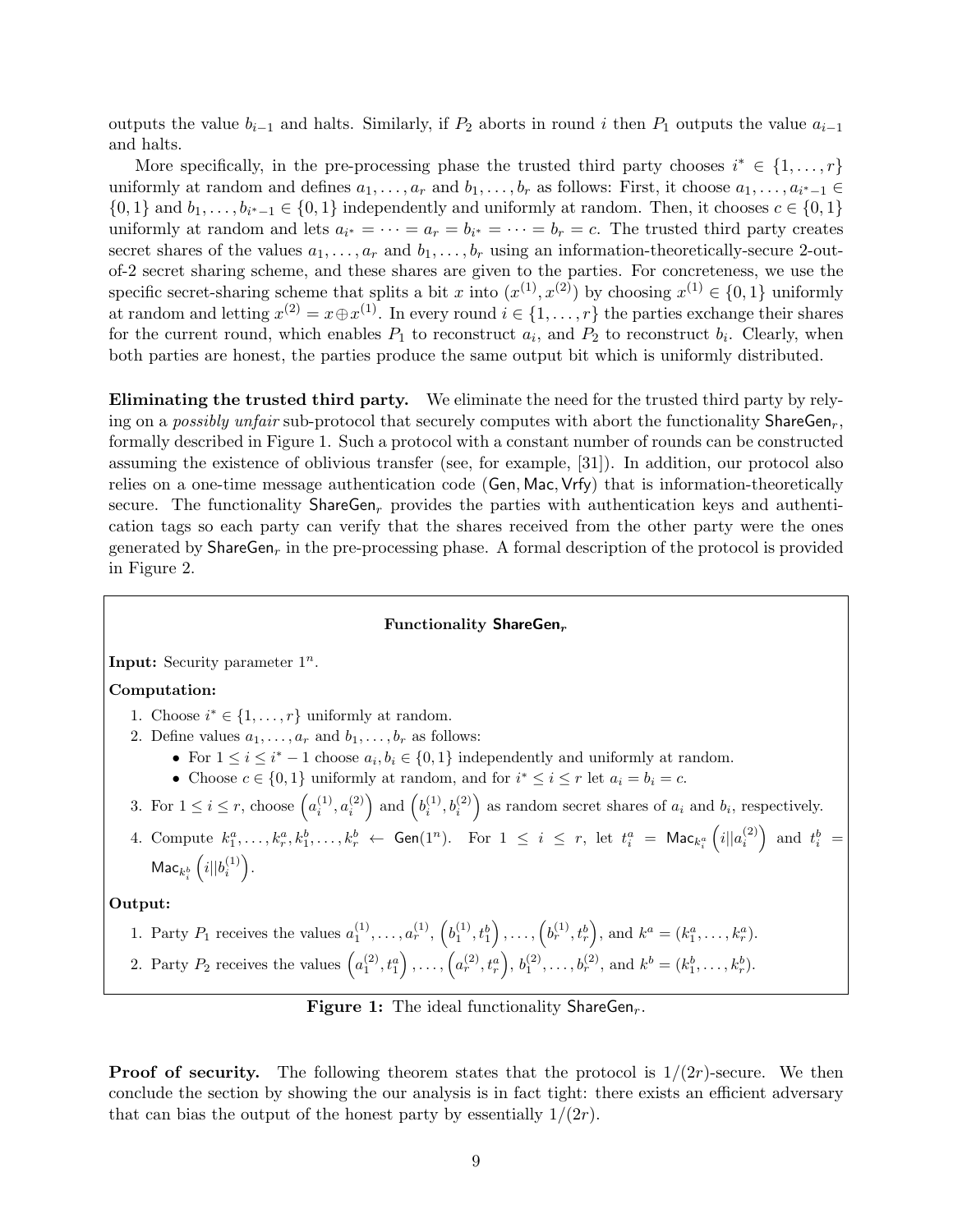## **Protocol CoinFlip***<sup>r</sup>*

**Joint input:** Security parameter  $1^n$ .

## **Preliminary phase:**

- 1. Parties  $P_1$  and  $P_2$  run protocol  $\pi$  for computing ShareGen<sub>r</sub>(1<sup>n</sup>) (see Figure 1).
- 2. If *P*<sup>1</sup> receives *⊥* from the above computation, it outputs a uniformly chosen bit and halts. Likewise, if *P*<sub>2</sub> receives ⊥ it outputs a uniformly chosen bit and halts. Otherwise, the parties proceed.
- 3. Denote the output of  $P_1$  from  $\pi$  by  $a_1^{(1)}, \ldots, a_r^{(1)}, \left(b_1^{(1)}, t_1^b\right), \ldots, \left(b_r^{(1)}, t_r^b\right)$ , and  $k^a = (k_1^a, \ldots, k_r^a)$ .
- 4. Denote the output of  $P_2$  from  $\pi$  by  $(a_1^{(2)}, t_1^{a}), \ldots, (a_r^{(2)}, t_r^{a}), b_1^{(2)}, \ldots, b_r^{(2)},$  and  $k^b = (k_1^b, \ldots, k_r^b)$ .

## In each round  $i = 1, \ldots, r$  do:

1.  $P_2$  sends the next share to  $P_1$ :

- (a)  $P_2$  sends  $(a_i^{(2)}, t_i^a)$  to  $P_1$ .
- (b)  $P_1$  receives  $\left(\hat{a}_i^{(2)}, \hat{t}_i^a\right)$  from  $P_2$ . If  $\mathsf{Vrfy}_{k_i^a}$  $(i||\hat{a}_i^{(2)}, \hat{t}_i^a) = 0$  (or if  $P_1$  received an invalid message or no message), then  $\hat{P}_1$  outputs  $a_{i-1}$  and halts (if  $i = 1$  it outputs a uniformly chosen bit).
- (c) If  $Vrfy_{k_i^a}$  $(i||\hat{a}_i^{(2)}, \hat{t}_i^a) = 1$  then  $P_1$  reconstructs  $a_i$  using the shares  $a_i^{(1)}$  and  $\hat{a}_i^{(2)}$ .
- 2.  $P_1$  sends the next share to  $P_2$ :
	- (a)  $P_1$  sends  $(b_i^{(1)}, t_i^b)$  to  $P_2$ .
	- (b)  $P_2$  receives  $(\hat{b}_i^{(1)}, \hat{t}_i^b)$  from  $P_1$ . If  $\mathsf{Vrfy}_{k_i^b}$  $(i||\hat{b}_i^{(1)}, \hat{t}_i^b) = 0$  (or if  $P_2$  received an invalid message or no message), then  $P_2$  outputs  $b_{i-1}$  and halts (if  $i = 1$  it outputs a uniformly chosen bit).
	- (c) If  $\mathsf{Vrfy}_{k^b_i}$  $(i||\hat{b}_i^{(1)}, \hat{t}_i^b) = 1$  then  $P_2$  reconstructs  $b_i$  using the shares  $b_i^{(1)}$  and  $b_i^{(2)}$

**Output:**  $P_1$  and  $P_2$  output  $a_r$  and  $b_r$ , respectively.

**Figure 2:** The coin-flipping protocol CoinFlip*<sup>r</sup>* .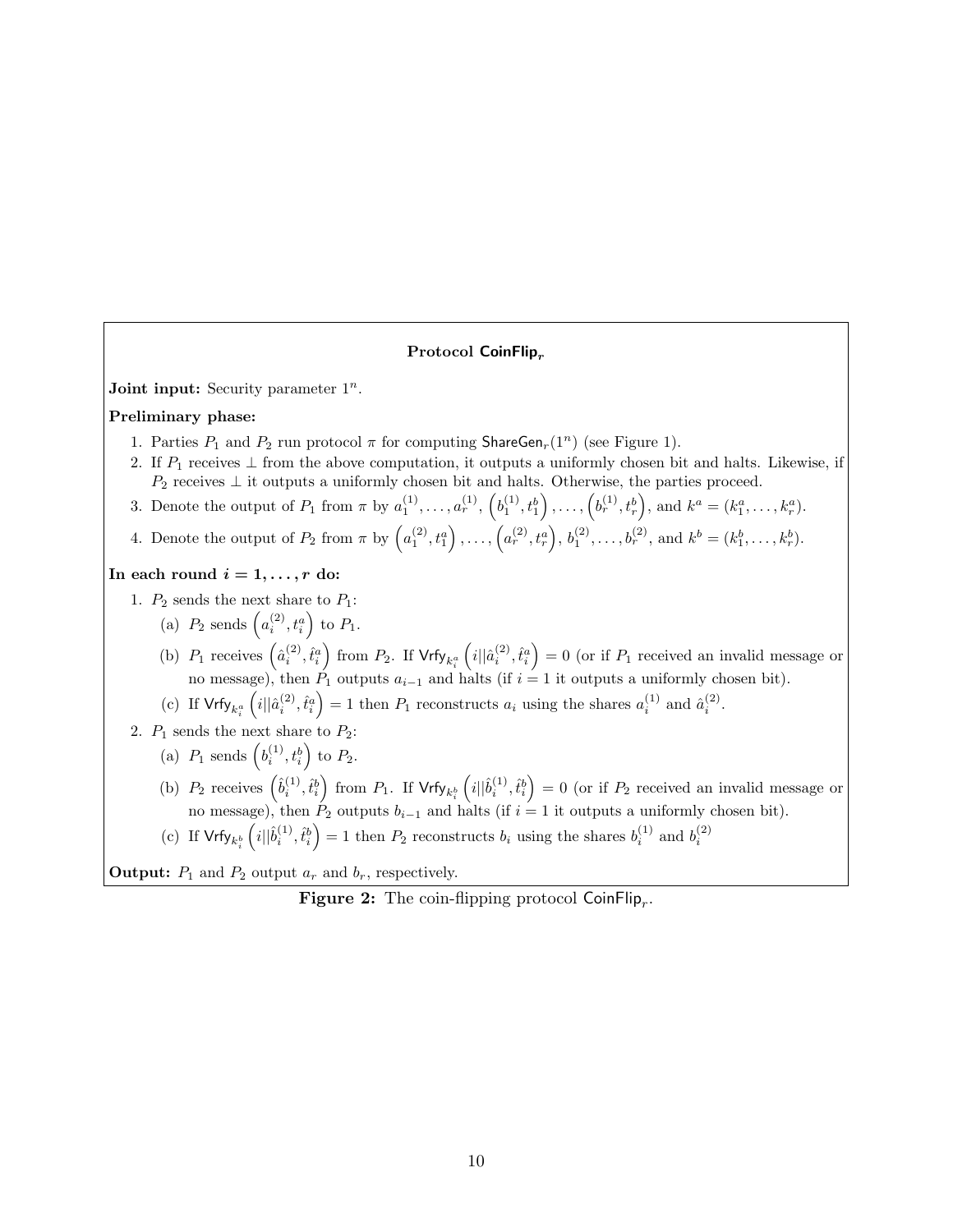**Theorem 3.1.** For any polynomial  $r = r(n)$ , if protocol  $\pi$  securely computes ShareGen<sub>r</sub> with abort, *then protocol*  $\text{CoinFlip}_r$  *is*  $1/(2r)$ *-secure.* 

**Proof.** We prove the  $(1/2r)$ -security of protocol CoinFlip<sub>r</sub> in a hybrid model where a trusted party for computing ShareGen*<sup>r</sup>* with abort is available. Using standard techniques (see [13]), it then follows that when replacing the trusted party computing  $\text{ShareGen}_r$  with a sub-protocol that security computes ShareGen<sub>*r*</sub> with abort, the resulting protocol is  $1/(2r)$ -secure.

Specifically, for every polynomial-time hybrid-model adversary  $A$  corrupting  $P_1$  and running CoinFlip<sub>r</sub> in the hybrid model, we show that there exists a polynomial-time ideal-model adversary  $S$  corrupting  $P_1$  in the ideal model with access to a trusted party computing the coin-flipping functionality such that the statistical distance between these two executions is at most  $1/(2r) + \nu(n)$ , for some negligible function  $\nu(n)$ . For simplicity, in the remainder of the proof we ignore the aspect of message authentication in the protocol, and assume that the only malicious behavior of the adversary  $A$  is early abort. This does not result in any loss of generality, since there is only a negligible probability of forging an authentication tag.

On input  $(1^n, \text{aux})$  the ideal-model adversary *S* invokes the hybrid-model adversary *A* on  $(1^n, \text{aux})$ and queries the trusted party computing the coin-flipping functionality to obtain a bit *c*. The idealmodel adversary *S* proceeds as follows:

- 1. *S* simulates the trusted party computing the ShareGen*<sup>r</sup>* functionality by sending *A* independently and uniformly chosen shares  $a_1^{(1)}$  $a_1^{(1)}, \ldots, a_r^{(1)}, b_1^{(1)}, \ldots, b_r^{(1)}$ . If *A* aborts (i.e., if *A* sends abort to the simulated ShareGen<sub>r</sub> after receiving the shares), then  $S$  outputs  $A$ 's output and halts.
- 2. *S* chooses  $i^* \in \{1, \ldots, r\}$  uniformly at random.
- 3. In every round  $i \in \{1, \ldots, i^* 1\}$ , *S* chooses a random bit  $a_i$ , and sends *A* the share  $a_i^{(2)} =$  $a_i^{(1)} \oplus a_i$ . If *A* aborts then *S* outputs *A*'s output and halts.
- 4. In every round  $i \in \{i^*, \ldots, r\}$ , *S* sends *A* the share  $a_{i^*}^{(2)}$  $a_{i^*+1}^{(2)} = a_{i^*+1}^{(1)}$  $i^{(1)}$ <sub>*i*<sup>∗</sup>+1</sub>  $⊕$  *c* (recall that *c* is the value received from the trusted party computing the coin-flipping functionality). If *A* aborts then *S* outputs *A*'s output and halts.
- 5. At the end of the protocol *S* outputs *A*'s output and halts.

We now consider the joint distribution of  $A$ 's view and the output of the honest party  $P_2$  in the ideal model and in the hybrid model. There are three cases to consider:

- 1. *A* aborts before round *i ∗* . In this case the distributions are identical: in both models the view of the adversary is the sequence of shares, and the sequence of messages up to the round in which  $A$  aborted, and the output of  $P_2$  is a uniformly distributed bit which is independent of *A*'s view.
- 2. *A* aborts in round *i ∗* . In this case *A*'s view is identical in both models, but the distributions of *P*2's output given *A*'s view are not identical. In the ideal model, *P*<sup>2</sup> outputs the random bit *c* that was revealed to *A* by *S* in round  $i^*$  (recall that *c* is the bit received from the trusted party computing the coin-flipping functionality). In the hybrid model, however, the output of *P*<sub>2</sub> is the value  $b_{i^*-1}$  which is a random bit that is independent of  $\mathcal{A}$ 's view. Thus, in this case the statistical distance between the two distributions is 1*/*2. However, this case occurs with probability at most  $1/r$  since in both models  $i^*$  is independent of  $\mathcal{A}$ 's view until this round (that is, the probability that *A* aborts in round  $i^*$  is at most  $1/r$ ).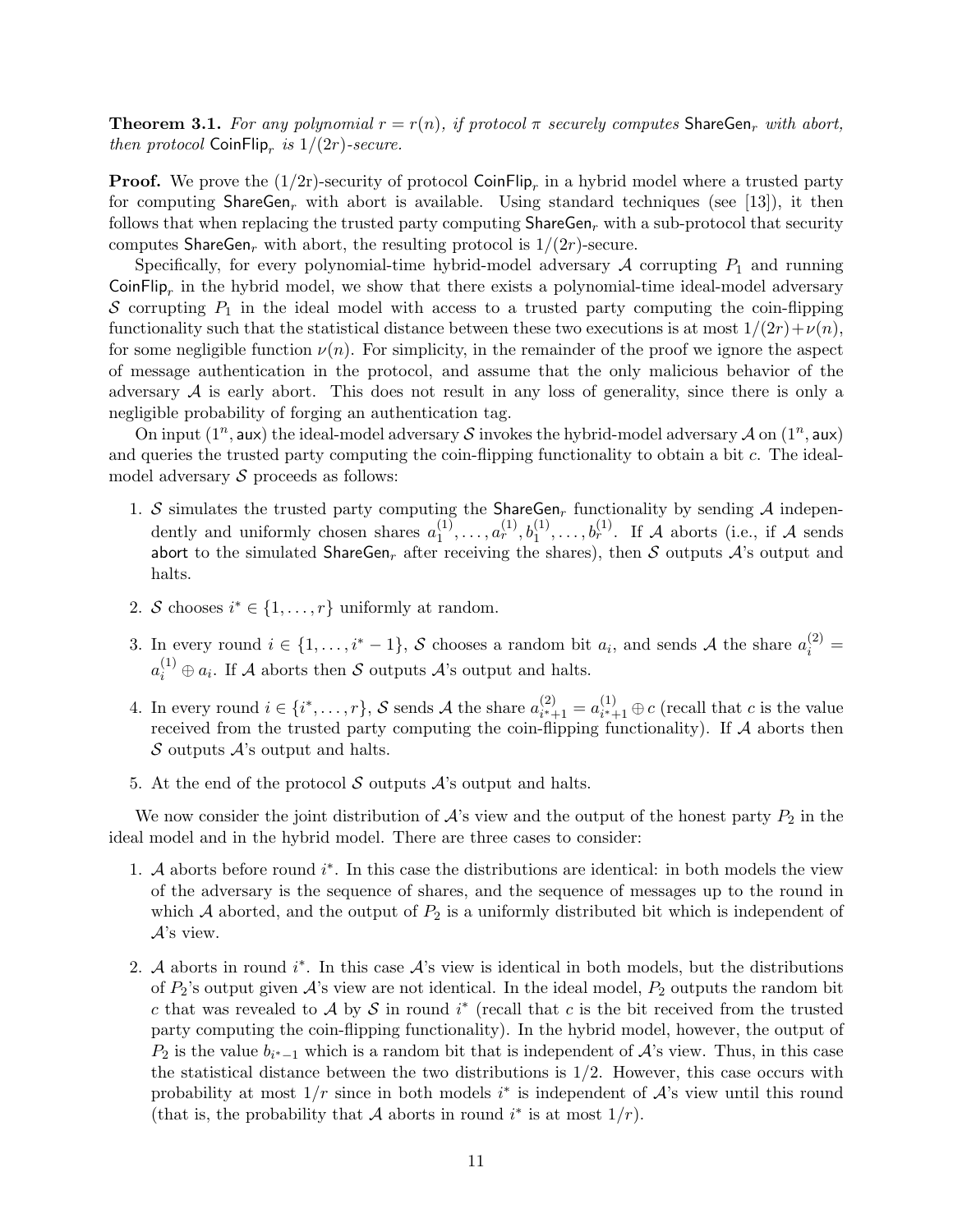3. *A* aborts after round *i <sup>∗</sup>* or does not abort. In this case the distributions are identical: the output of  $P_2$  is the same random bit that was revealed to  $A$  in round  $i^*$ .

Note that *A*'s view in the hybrid and ideal models is always identically distributed (no matter what strategy A uses to decide when to abort), and that the only difference is in the distribution of the honest party's output conditioned on *A*'s view. Specifically, for any particular round *i* the event in which the adversary aborts in round  $i$  occurs with exactly the same probability in both models<sup>4</sup>. Thus, the above three cases imply that the statistical distance between the two distributions is at most  $1/(2r)$ .

**Claim 3.2.** *In protocol* CoinFlip<sub>*r*</sub> there exists an efficient adversarial party  $P_1^*$  that can bias the *output of*  $P_2$  *by*  $\frac{1-2^{-r}}{2r}$ .

**Proof.** Consider the adversarial party  $P_1^*$  that completes the pre-processing phase, and then halts in the first round  $i \in \{1, \ldots, r\}$  for which  $a_i = 0$ . We denote by Abort the random variable corresponding to the round in which  $P_1^*$  aborts, where  $\mathsf{Abort} = \perp$  if  $P_1^*$  does not abort. In addition, we denote by  $c_2$  the random variable corresponding to the output bit of  $P_2$ . Notice that if  $P_1^*$  aborts in round  $j \leq i^*$  then  $P_2$  outputs a random bit, and if  $P_1^*$  does not abort then  $P_2$  always outputs 1. Therefore, for every  $i \in \{1, \ldots, r\}$  it holds that

$$
\Pr\left[c_{2} = 1 \mid i^{*} = i\right] = \sum_{j=1}^{i} \Pr\left[\text{Abort} = j \mid i^{*} = i\right] \Pr\left[c_{2} = 1 \mid \text{Abort} = j \land i^{*} = i\right]
$$
\n
$$
+ \Pr\left[\text{Abort} = \perp \mid i^{*} = i\right] \Pr\left[c_{2} = 1 \mid \text{Abort} = \perp \land i^{*} = i\right]
$$
\n
$$
= \sum_{j=1}^{i} \Pr\left[a_{1} = \dots = a_{j-1} = 1, a_{j} = 0\right] \Pr\left[c_{2} = 1 \mid \text{Abort} = j \land i^{*} = i\right]
$$
\n
$$
+ \Pr\left[a_{1} = \dots = a_{i} = 1\right] \Pr\left[c_{2} = 1 \mid \text{Abort} = \perp \land i^{*} = i\right]
$$
\n
$$
= \sum_{j=1}^{i} \frac{1}{2^{j}} \cdot \frac{1}{2} + \frac{1}{2^{i}} \cdot 1
$$
\n
$$
= \frac{1}{2} + \frac{1}{2^{i+1}}.
$$

This implies that

$$
\Pr[c_2 = 1] = \sum_{i=1}^r \Pr[i^* = i] \Pr[c_2 = 1 | i^* = i]
$$

$$
= \sum_{i=1}^r \frac{1}{r} \left(\frac{1}{2} + \frac{1}{2^{i+1}}\right)
$$

$$
= \frac{1}{2} + \frac{1 - 2^{-r}}{2r} .
$$

<sup>4</sup>We state this explicitly because in some settings (that are inherently different from our setting), analyzing the statistical distance between executions in two models by conditioning on a specific event might be problematic when that event does not occur with equal probabilities in both models (see, for example, [8, Sect. 2]).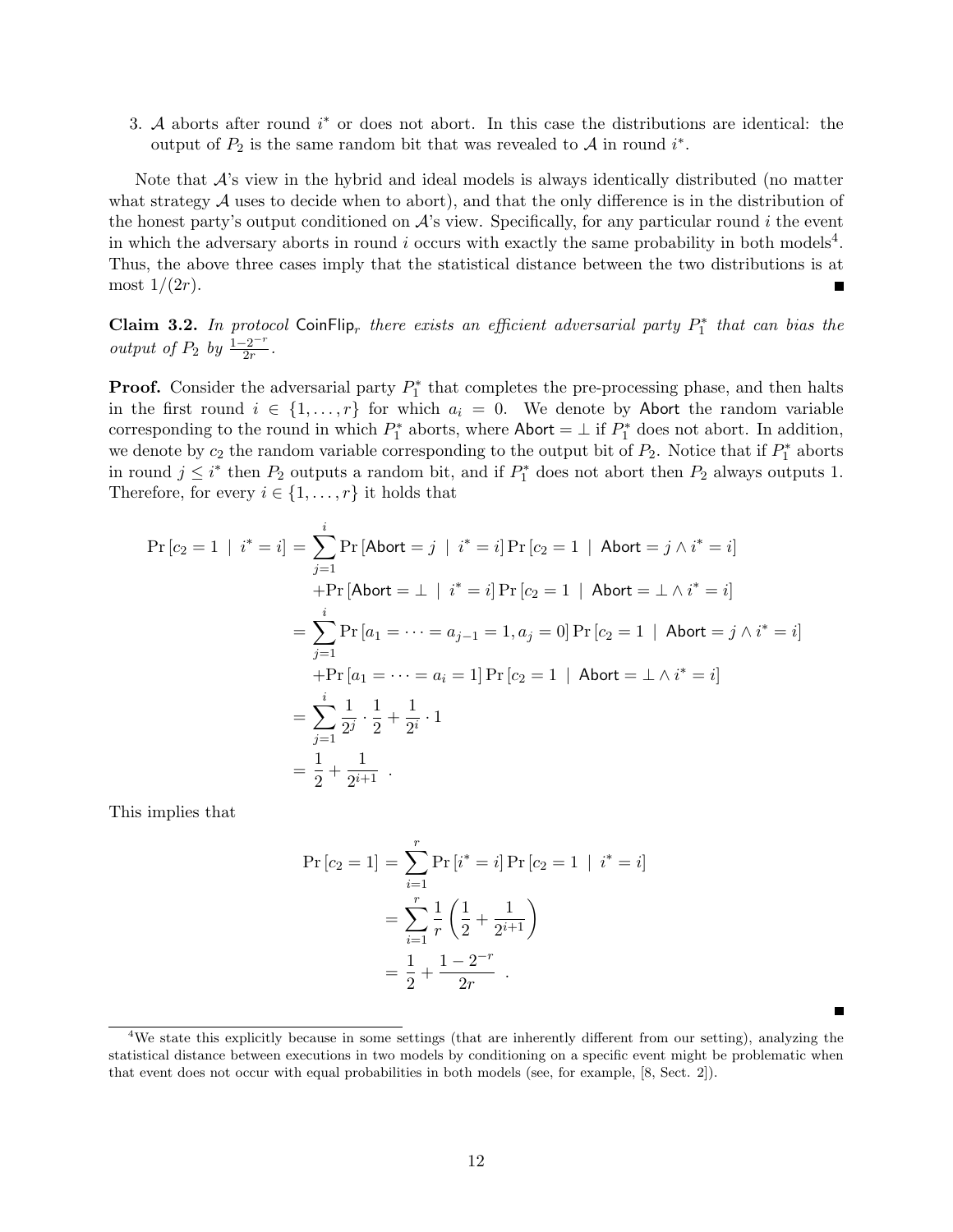# **4 The Generalized Protocol**

In this section we present a more refined and generalized protocol that settles Theorems 1.1 and 1.2. The improvements over the protocol presented in Section 3 are as follows:

**Improved security guarantee:** In the simplified protocol party  $P_1$  can bias the output of party  $P_2$  (by aborting in round *i*<sup>\*</sup>), but party  $P_2$  cannot not bias the output of party  $P_1$ . This is due to the fact that party  $P_1$  always learns the output before party  $P_2$  does. In the generalized protocol the party that learns the output before the other party is chosen uniformly at random (i.e., party  $P_1$  learns the output before party  $P_2$  with probability  $1/2$ ). This is achieved by having the parties exchange a sequence of 2*r* values  $(a_1, b_1), \ldots, (a_{2r}, b_{2r})$  (using the same secret-sharing exchange technique as in the simplified protocol) with the following property: for odd values of *i*, party  $P_1$  learns  $a_i$  before party  $P_2$  learns  $b_i$ , and for even values of *i* party  $P_2$  learns  $b_i$  before party  $P_1$  learns  $a_i$ . Thus, party  $P_1$  can bias the result only when  $i^*$  is odd, and party  $P_2$  can bias the result only when  $i^*$  is even. The key point is that the parties can exchange the sequence of  $2r$  shares in only  $r+1$  rounds by combining some of their messages<sup>5</sup>. Figure 3 gives a graphic overview of the protocol.

We note that modifying the original protocol by just having ShareGen randomly choose which party starts would also halve the bias (since with probability 1*/*2 the adversary chooses a party that cannot bias the outcome at all). However, this is vulnerable to a trivial dynamic attack: the adversary decides which party to corrupt after seeing which party was chosen to start.

**A larger class of functionalities:** We consider the more general task of sampling from a distribution  $\mathcal{D} = (\mathcal{D}_1, \mathcal{D}_2)$ : party  $P_1$  receives a sample from  $\mathcal{D}_1$  and party  $P_2$  receives a correlated sample from  $\mathcal{D}_2$  (in coin-flipping, for example, the joint distribution  $\mathcal D$  produces the values  $(0,0)$  and  $(1,1)$  each with probability  $1/2$ . Our generalized protocol can handle any polynomially-sampleable distribution *D*.

In the following we describe the generalized protocol Sampling*<sup>r</sup>* (Section 4.1), and then prove its security (Section 4.2).

# **4.1 Description of the Protocol**

**Joint input:** Security parameter  $1^n$ , and a polynomially-sampleable distribution  $\mathcal{D} = (\mathcal{D}_1, \mathcal{D}_2)$ .

# **Preliminary phase:**

- 1. Parties  $P_1$  and  $P_2$  run protocol  $\pi$  for computing ShareGen<sub>r</sub>(1<sup>n</sup>, D) (see Figure 4).
- 2. If  $P_1$  receives  $\perp$  from the above computation, it outputs a random sample from  $\mathcal{D}_1$  and halts. Likewise, if  $P_2$  receives  $\perp$  it outputs a random sample from  $\mathcal{D}_2$  and halts. Otherwise, the parties proceed.
- 3. Denote the output of  $P_1$  from  $\pi$  by  $a_1^{(1)}$  $a_{1}^{(1)}, \ldots, a_{2r}^{(1)}$  $\binom{1}{2r},\,\binom{b_1^{(1)}}{r}$  $t_1^{(1)}, t_1^{b}$  $\bigg)$ , ...,  $\bigg(b_{2r}^{(1)}\bigg)$  $t_{2r}^{(1)}, t_{2r}^{b}$ ), and  $k_1^a, \ldots, k_{2r}^a$ .
- 4. Denote the output of  $P_2$  from  $\pi$  by  $\left( a_1^{(2)} \right)$  $\binom{(2)}{1}, t_1^a$  $\bigg)$ , ...,  $\bigg(a_{2r}^{(2)}\bigg)$  $\binom{(2)}{2r}, t^a_{2r}$  $\Big)$ ,  $b_1^{(2)}$  $b_1^{(2)}, \ldots, b_{2r}^{(2)}$ , and  $k_1^b, \ldots, k_{2r}^b$ .

<sup>&</sup>lt;sup>5</sup>Recall that each round consists of two moves: a message from  $P_2$  to  $P_1$  followed by a message from  $P_1$  to  $P_2$ .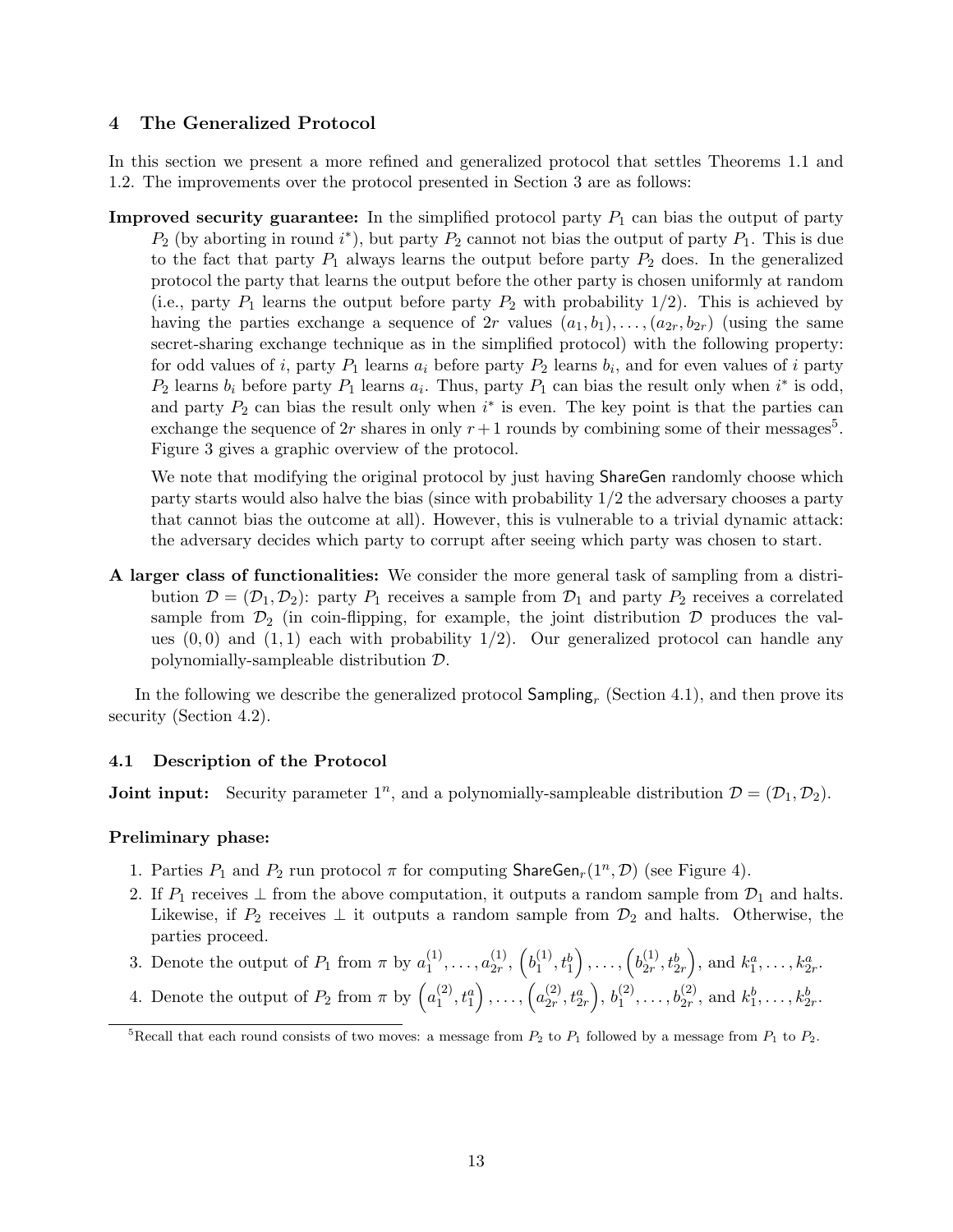

**Figure 3:** Overview of the generalized protocol

# **In round 1 do:**

- 1.  $P_2$  sends a share to  $P_1$ :
	- (a)  $P_2$  sends  $\left(a_1^{(2)}\right)$  $\binom{(2)}{1}, t_1^a$ ) to  $P_1$ .
	- (b)  $P_1$  receives  $\left(\hat{a}_1^{(2)}\right)$  $\hat{t}^{(2)}_1, \hat{t}^a_1$  $\int$  from  $P_2$ . If  $Vrfy_{k_1^a}$  $(1||\hat{a}_1^{(2)}$  $\hat{t}_1^{(2)}, \hat{t}_1^a$  $= 0$ , then  $P_1$  outputs a random sample from  $\mathcal{D}_1$  and halts. Otherwise,  $P_1$  reconstructs  $a_1$  using the shares  $a_1^{(1)}$  $\hat{a}_1^{(1)}$  and  $\hat{a}_1^{(2)}$  $\frac{(2)}{1}$ .
- 2.  $P_1$  sends a pair of shares to  $P_2$ : (a)  $P_1$  sends  $\left(b_1^{(1)}\right)$  $t_1^{(1)}, t_1^b$ ) and  $\left(b_2^{(1)}\right)$  $\binom{11}{2}, \binom{b}{2}$ ) to  $P_2$ .
	- (b)  $P_2$  receives  $\left(\hat{b}_1^{(1)}\right)$  $\hat{t}_1^{(1)}, \hat{t}_1^{b}$ ) and  $(\hat{b}_2^{(1)})$  $\hat{t}_2^{(1)}, \hat{t}_2^{b}$  $\int$  from  $P_1$ . If  $\mathsf{Vrfy}_{k_1^b}$  $(1||\hat{b}_1^{(1)}$  $\hat{t}_1^{(1)}, \hat{t}_1^{b}$  $= 0$ , then  $P_2$  outputs a random sample from  $\mathcal{D}_2$  and halts. Otherwise,  $P_2$  reconstructs  $b_1$  using the shares  $b_1^{(1)}$ 1 and  $b_1^{(2)}$  $\binom{2}{1}$ .
	- (c) If  $\mathsf{Vrfy}_{k^b_2}$  $\sqrt{2||\hat{b}_2^{(1)}}$  $\hat{t}_2^{(1)}, \hat{t}_2^{b}$  $= 0$ , then  $P_2$  outputs  $b_1$  and halts. Otherwise,  $P_2$  reconstructs  $b_2$ using the shares  $b_2^{(1)}$  $b_2^{(1)}$  and  $b_2^{(2)}$  $2^{(2)}$ .

# In each round  $j = 2, \ldots, r$  do:

- 1.  $P_2$  sends a pair of shares to  $P_1$ :
	- (a)  $P_2$  sends  $\left( a_{2i}^{(2)} \right)$ 2*j−*2 *, t<sup>a</sup>* 2*j−*2 ) and  $\left(a_{2i}^{(2)}\right)$ 2*j−*1 *, t<sup>a</sup>* 2*j−*1 ) to  $P_1$ .
	- (b)  $P_1$  receives  $\left(\hat{a}_{2i}^{(2)}\right)$ 2*j−*2 *,t*ˆ*<sup>a</sup>* 2*j−*2 ) and  $\left(\hat{a}_{2i}^{(2)}\right)$  $\hat{t}_{2j-1}^a, \hat{t}_{2j-1}^a$  $\int$  from *P*<sub>2</sub>. If Vrfy<sub>*k*<sup>*a*</sup></sup><sub>2*j*−2</sub></sub>  $\left(2j-2||\hat{a}_{2j-}^{(2)}\right)$ 2*j−*2 *,t*ˆ*<sup>a</sup>* 2*j−*2  $) =$ 0, then *P*<sup>1</sup> outputs *a*2*j−*<sup>3</sup> and halts. Otherwise, *P*<sup>1</sup> reconstructs *a*2*j−*<sup>2</sup> using the shares  $a_{2i}^{(1)}$  $_{2j-2}^{(1)}$  and  $\hat{a}_{2j}^{(2)}$ 2*j−*2 .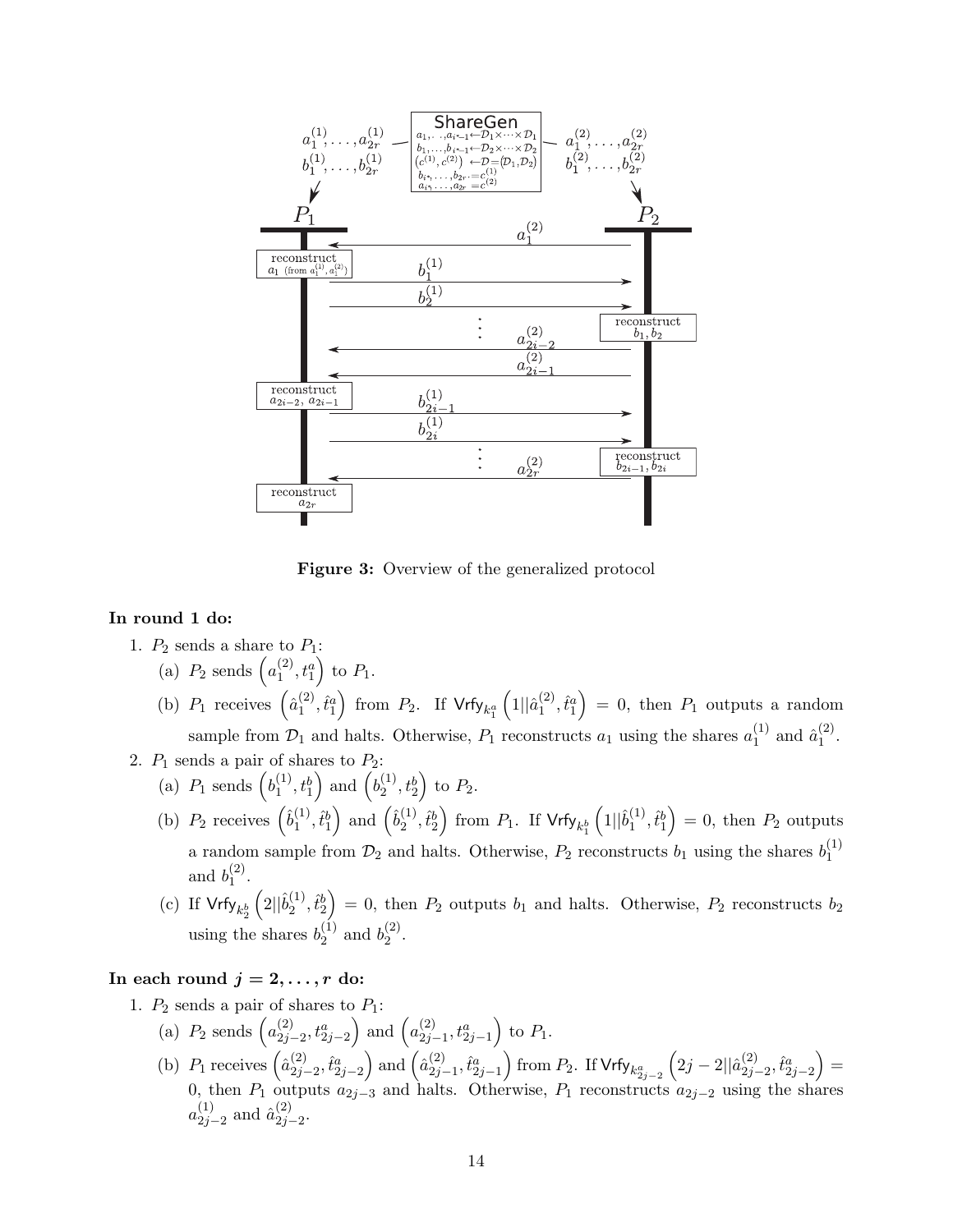- (c) If  $Vrfy_{k_{2j-1}^a}$  $\left(2j-1||\hat{a}_{2j-1}^{(2)}\right)$  $\hat{t}_{2j-1}^a, \hat{t}_{2j-1}^a$  $= 0$ , then  $P_1$  outputs  $a_{2j-2}$  and halts. Otherwise,  $P_1$ reconstructs  $a_{2j-1}$  using the shares  $a_{2j}^{(1)}$  $\binom{1}{2j-1}$  and  $\hat{a}_{2j}^{(2)}$ 2*j−*1 .
- 2.  $P_1$  sends a pair of shares to  $P_2$ :
	- (a)  $P_1$  sends  $(b_{2i}^{(1)}$ 2*j−*1 *, tb* 2*j−*1 ) and  $\left(b_{2i}^{(1)}\right)$  $\left(\begin{smallmatrix} 1\ 2j \end{smallmatrix}\right), t_{2j}^b$ ) to  $P_2$ .
	- (b)  $P_2$  receives  $\left(\hat{b}_{2j}^{(1)}\right)$  $\hat{t}^b_{2j-1}, \hat{t}^b_{2j-1}$ ) and  $(\hat{b}_{2i}^{(1)})$  $_{2j}^{(1)}, \hat{t}_{2j}^b$  $\int$  from *P*<sub>1</sub>. If  $Vrfy_{k_{2j-1}^b}$  $(2j-1||\hat{b}_{2j}^{(1)})$  $\hat{t}_{2j-1}^{b}, \hat{t}_{2j-1}^{b}$  $= 0,$ then  $P_2$  outputs  $b_{2j-2}$  and halts. Otherwise,  $P_2$  reconstructs  $b_{2j-1}$  using the shares  $b_{2j}^{(1)}$ 2*j−*1 and  $b_{2i}^{(2)}$ 2*j−*1 .
	- (c) If  $\mathsf{Vrfy}_{k^b_{2j}}$  $(2j||\hat{b}_{2j}^{(1)})$  $\hat{t}^{(1)}_{2j}, \hat{t}^{b}_{2j}$  $= 0$ , then  $P_2$  outputs  $b_{2j-1}$  and halts. Otherwise,  $P_2$  reconstructs  $b_{2j}$  using the shares  $b_{2j}^{(1)}$  $_{2j}^{(1)}$  and  $b_{2j}^{(2)}$  $\frac{(2)}{2j}$ .

## In round  $r + 1$  do:

- 1.  $P_2$  sends a share to  $P_1$ :
	- (a)  $P_2$  sends  $\left(a_{2r}^{(2)}\right)$  $\frac{(2)}{2r}, t^a_{2r}$ ) to  $P_1$ .
	- (b)  $P_1$  receives  $\left(\hat{a}_{2r}^{(2)}\right)$  $\hat{t}_{2r}^{(2)}, \hat{t}_{2r}^{a}$  $\int$  from  $P_2$ . If  $Vrfy_{k_{2r}^a}$  $\left(2r||\hat{a}_{2r}^{(2)}\right)$  $_{2r}^{(2)}, \hat{t}_{2r}^a$  $= 0$ , then  $P_1$  outputs  $a_{2r-1}$  and halts. Otherwise,  $P_1$  reconstructs  $a_{2r}$  using the shares  $a_{2r}^{(1)}$  $\binom{1}{2r}$  and  $\hat{a}_{2r}^{(2)}$  $\frac{(2)}{2r}$ .
- 2.  $P_1$  and  $P_2$  output the values  $a_{2r}$  and  $b_{2r}$ , respectively, and halt.

### **Functionality ShareGen***<sup>r</sup>*

**Input:** Security parameter  $1^n$ , and a polynomially-sampleable distribution  $\mathcal{D} = (\mathcal{D}_1, \mathcal{D}_2)$ .

# **Computation:**

- 1. Choose  $i^* \in \{1, \ldots, 2r\}$  uniformly at random.
- 2. Define values  $a_1, \ldots, a_{2r}$  and  $b_1, \ldots, b_{2r}$  as follows:
	- For  $1 \leq i \leq i^* 1$  sample  $a_i \leftarrow \mathcal{D}_1$  and  $b_i \leftarrow \mathcal{D}_2$  independently.
	- Sample  $(c^{(1)}, c^{(2)}) \leftarrow \mathcal{D}$ , and for  $i^* \leq i \leq r$  let  $(a_i, b_i) = (c^{(1)}, c^{(2)})$ .
- 3. For  $1 \leq i \leq 2r$ , choose  $\left(a_i^{(1)}, a_i^{(2)}\right)$  and  $\left(b_i^{(1)}, b_i^{(2)}\right)$  as random secret shares of  $a_i$  and  $b_i$ , respectively.
- 4. Compute  $k_1^a, \ldots, k_{2r}^a, k_1^b, \ldots, k_{2r}^b \leftarrow$  Gen $(1^n)$ . For  $1 \leq i \leq 2r$ , let  $t_i^a = \mathsf{Mac}_{k_i^a}$  $\left(i||a_i^{(2)}\right)$  and  $t_i^b$  =  $\mathsf{Mac}_{k_i^b}\left(i||b_i^{(1)}\right)$ .

## **Output:**

- 1. Party  $P_1$  receives the values  $a_1^{(1)}, \ldots, a_{2r}^{(1)}, \left(b_1^{(1)}, t_1^b\right), \ldots, \left(b_{2r}^{(1)}, t_{2r}^b\right),$  and  $k^a = (k_1^a, \ldots, k_{2r}^a)$ .
- 2. Party  $P_2$  receives the values  $(a_1^{(2)}, t_1^a), \ldots, (a_{2r}^{(2)}, t_{2r}^a), b_1^{(2)}, \ldots, b_{2r}^{(2)},$  and  $k^b = (k_1^b, \ldots, k_{2r}^b)$ .

**Figure 4:** The ideal functionality ShareGen*<sup>r</sup>* of the generalized two-party protocol.

## **4.2 Proof of Security**

*i*

We remind the reader that  $SD(\mathcal{D}, \mathcal{D}_1 \otimes \mathcal{D}_2)$  denotes the statistical distance between the joint distribution  $\mathcal{D} = (\mathcal{D}_1, \mathcal{D}_2)$  and the direct-product of the two marginal distributions  $\mathcal{D}_1$  and  $\mathcal{D}_2$ . We prove the following theorem which implies Theorems 1.1 and 1.2: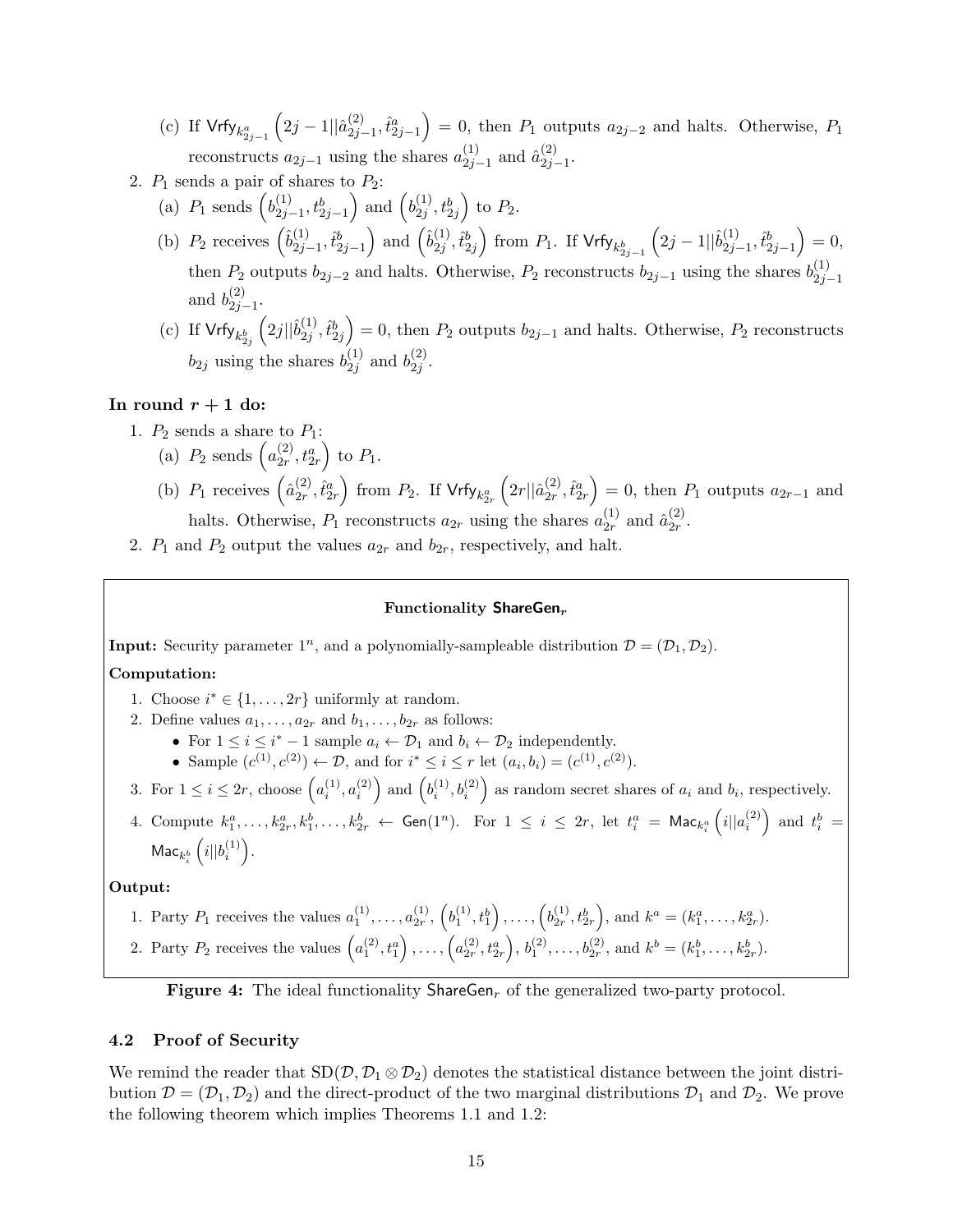**Theorem 4.1.** For any polynomially-sampleable distribution  $\mathcal{D} = (\mathcal{D}_1, \mathcal{D}_2)$  and polynomial  $r = r(n)$ , *if protocol*  $\pi$  *securely computes*  $\text{ShareGen}_r$  *with abort, then*  $\text{Sampling}_r$  *is*  $\frac{\text{SD}(\mathcal{D}, \mathcal{D}_1 \otimes \mathcal{D}_2)}{2r}$ -secure.

**Proof.** As in the proof of Theorem 3.1 we prove the security of the protocol in a hybrid model where a trusted party for computing ShareGen*<sup>r</sup>* with abort is available. For every polynomial-time hybrid-model adversary  $\mathcal A$  corrupting  $P_1$  and running  $\textsf{Sampling}_r$  in the hybrid model, we show that there exists a polynomial-time ideal-model adversary  $S$  corrupting  $P_1$  in the ideal model with access to a trusted party that samples from *D* such that the *statistical* distance between these two executions is at most  $\frac{\text{SD}(\mathcal{D}, \mathcal{D}_1 \otimes \mathcal{D}_2)}{2r} + \nu(n)$ , for some negligible function  $\nu(n)$ . The proof for the case that *P*<sup>2</sup> is corrupted is essentially identical, and therefore is omitted. For simplicity we ignore the aspect of message authentication, and assume that the only malicious behavior of *A* is early abort. This does not result in any loss of generality, since there is only a negligible probably of forging an authentication tag.

On input  $(1^n, \text{aux})$  the ideal-model adversary *S* invokes the hybrid-model adversary *A* on  $(1^n, \text{aux})$ and queries the trusted party who sends to the parties a sample  $(c_1, c_2)$  drawn from the joint distribution  $\mathcal{D} = (\mathcal{D}_1, \mathcal{D}_2)$ . At this point *S* receives the value  $c_1$  which was sent to the corrupted  $P_1$ . *S* simulates the trusted party computing the ShareGen<sub>r</sub> functionality by sending  $A$  independently and uniformly chosen shares  $a_1^{(1)}$  $a_{1}^{(1)}, \ldots, a_{2r}^{(1)}$  $\mathcal{L}_{2r}^{(1)}, \mathcal{b}_1^{(1)}, \ldots, \mathcal{b}_{2r}^{(1)}$ . If *A* aborts at this point then *S* outputs *A*'s output and halts. Otherwise, *S* chooses  $i^* \in \{1, \ldots, 2r\}$  uniformly at random, and proceeds by sending A shares  $a_1^{(2)}$  $a_1^{(2)}, \ldots, a_{i^*+1}^{(2)}$  $i_{i+1}^{(2)}$  (in the order defined by the rounds of the protocol), where the shares are defined as follows:

- 1. For every  $i \in \{1, \ldots, i^* 1\}$ , *S* samples a random  $a_i \leftarrow \mathcal{D}_1$  and sets  $a_i^{(2)} = a_i^{(1)} \oplus a_i$ .
- 2. For every  $i \leq \{i^*, \ldots, r\}$ , *S* sets  $a_{i^*}^{(2)}$  $a_i^{(2)} = a_i^{(1)}$  $i^{(1)}$  ⊕  $c_1$  where  $c_1$  is the value received from the trusted party.

If at some point during the simulation  $A$  aborts, then  $S$  outputs  $A$ 's output and halts.

We now consider the joint distribution of the adversaries view and the output of the honest party *P*<sup>2</sup> in the ideal model and in the hybrid model, and show that the statistical distance between the two distributions is as most  $\frac{\text{SD}(\mathcal{D}, \mathcal{D}_1 \otimes \mathcal{D}_2)}{2r}$ . As in the proof of Theorem 3.1, note that the adversary's view is always identically distributed in both cases, and therefore we only need to consider the distribution of  $P_2$ 's output given the adversary's view. There are two cases to consider, depending on whether *i ∗* is even or odd.

**Case 1:**  $i^* = 2j^*$  for some  $j^* \in \{1, \ldots, r\}$ . In this case  $P_2$  learns its output in round  $j^*$  and  $P_1$  learns its output in round  $j^* + 1$ , and we show that the two distributions are identical. There are two cases to consider:

- 1. *A* aborts before round  $j^* + 1$ . In both models if *A* aborts before round  $j^* + 1$  then he does not receive the share  $a_{i*}^{(2)}$  $a_{i^*}^{(2)} = a_{2j^*}^{(2)}$  $\frac{2}{2}$ <sup>*i*</sup> since this share is sent by *P*<sub>2</sub> only in round *j*<sup>\*</sup> + 1. Therefore, *A*'s view is independent of *P*2's output.
- 2. *A* aborts in round  $j^* + 1$  or does not abort. In this case in both models *A* learns  $c_1$  and  $P_2$ outputs  $c_2$ , where  $(c_1, c_2)$  are sampled from the joint distribution  $\mathcal{D} = (\mathcal{D}_1, \mathcal{D}_2)$ .

**Case 2:**  $i^* = 2j^* - 1$  for some  $j^* \in \{1, \ldots, r\}$ . In this case both parties learn their outputs in round  $j^*$  but  $P_1$  learns its output first. Informally,  $P_1$  can bias  $P_2$ 's output only by aborting in round  $j^*$  after receiving  $P_2$ 's message for this round. More formally, there are three cases to consider: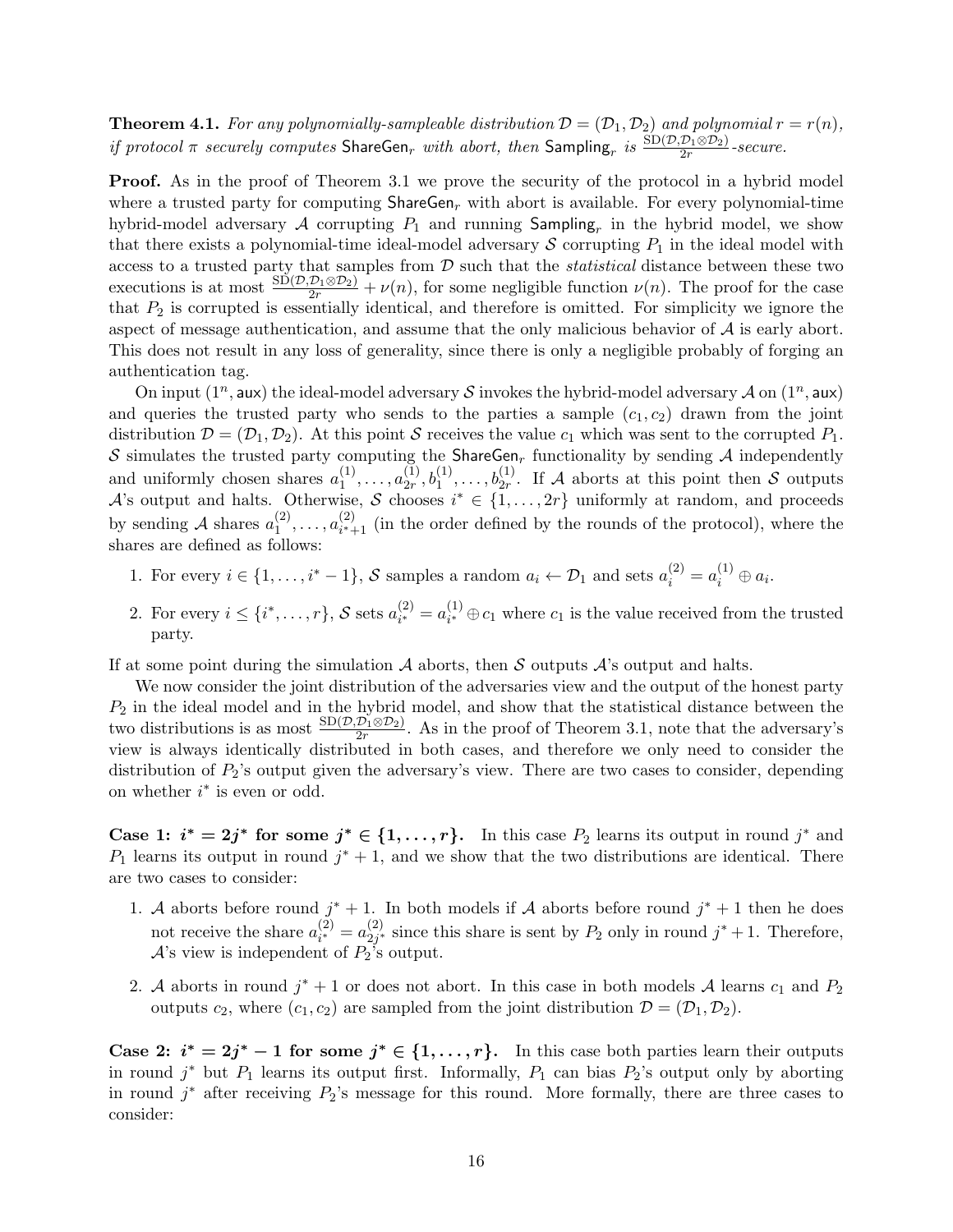- 1. *A* aborts before round *j ∗* . In this case the distributions are identical: in both models the view of the adversary is the sequence of shares, and the sequence of messages up to the round in which *A* aborted, and the output of  $P_2$  is a random sample from  $\mathcal{D}_2$  that is independent of *A*'s view.
- 2. *A* aborts in round  $j^*$ . In this case  $A$ 's view is identical in both models, but the distributions of  $P_2$ 's output given  $\mathcal{A}$ 's view are not identical. In the ideal model,  $P_2$  outputs the value  $c_2$  that is correlated to the value  $c_1$  that was revealed to *A* by *S* in round *i*<sup>\*</sup> (i.e.,  $(c_1, c_2)$  is sampled from the joint distribution  $\mathcal{D} = (\mathcal{D}_1, \mathcal{D}_2)$ . In the hybrid model, however, the output of  $P_2$  is the value  $b_{i^*-1}$  which is a random sample from  $\mathcal{D}_2$  that is independent of  $\mathcal{A}$ 's view. Thus, in this case the statistical distance between the two distributions is  $SD(\mathcal{D}, \mathcal{D}_1 \otimes \mathcal{D}_2)$ . However, this case occurs with probability at most  $1/2r$  since in both cases  $i^*$  is odd with probability exactly 1*/*2 and is independent of *A*'s view until this round (that is, the probability that *A* aborts in round  $j^*$  is at most  $1/r$ ).
- 3. *A* aborts in round  $j^* + 1$  or does not abort. In this case the distribution are identical: in both models *A* learns  $c_1$  and  $P_2$  outputs  $c_2$ , where  $(c_1, c_2)$  are sampled from the joint distribution  $\mathcal{D} = (\mathcal{D}_1, \mathcal{D}_2).$

This implies that the statistical distance between the two distributions is at most  $\frac{\text{SD}(\mathcal{D}, \mathcal{D}_1 \otimes \mathcal{D}_2)}{2r}$ and concludes the proof of the theorem.

We conclude this section by showing that Theorem 4.1 is tight for the coin-flipping functionality: there exists an efficient adversary that can bias the output of the honest party by essentially 1*/*(4*r*). This adversary is a natural generalization of the adversary presented at the end of Section 3.

**Claim 4.2.** In protocol Sampling<sub>r</sub> instantiated with the distribution  $D$  that outputs the values  $(0,0)$ *and*  $(1,1)$  *each with probability*  $1/2$ *, there exists an efficient adversarial party*  $P_1^*$  *that can bias the output of*  $P_2$  *by*  $\frac{1-2^{-r}}{4r}$ .

**Proof.** Consider the adversarial party  $P_1^*$  that completes the pre-processing phase, and then halts in the first round *j ∈ {*1*, . . . , r}* for which *a*2*j−*<sup>1</sup> = 0. We denote by Abort the random variable corresponding to the round in which  $P_1^*$  aborts, where  $\mathsf{Abort} = \perp$  if  $P_1^*$  does not abort. In addition, we denote by  $c_2$  the random variable corresponding to the output bit of  $P_2$ . Notice that if  $i^*$  is even, then  $P_2$  outputs 1 with probability 1/2. Now, suppose that  $i^* = 2j^* - 1$  for some  $j^* \in \{1, \ldots, r\}$ , then there are two cases to consider:

- If  $P_1^*$  aborts in round  $j \leq j^*$  then  $P_2$  outputs a random bit.
- If  $P_1^*$  does not abort then  $P_2$  always outputs 1.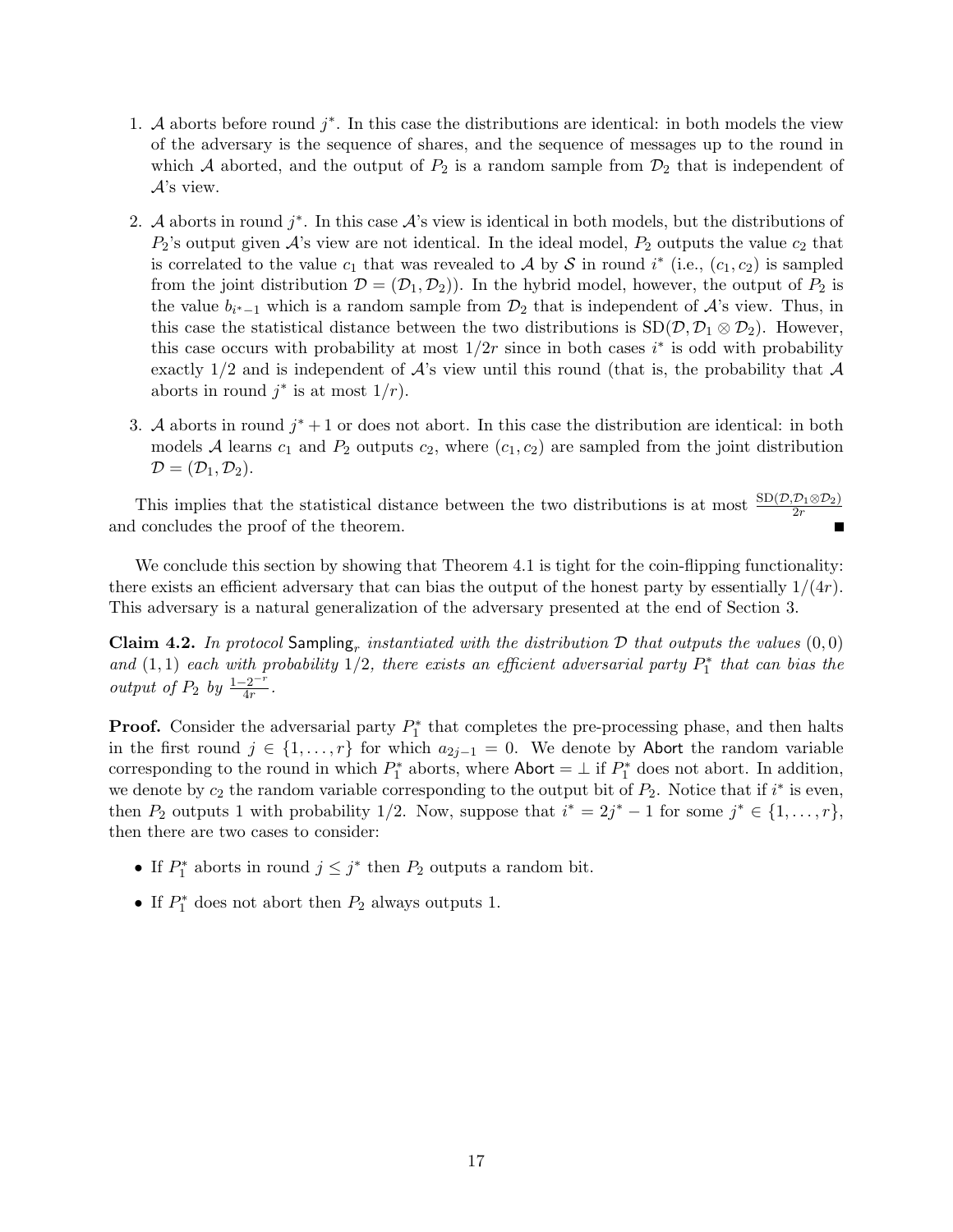Therefore, for every  $j^* \in \{1, \ldots, r\}$  it holds that

$$
\Pr\left[c_{2} = 1 \mid i^{*} = 2j^{*} - 1\right]
$$
\n
$$
= \sum_{j=1}^{j^{*}} \Pr\left[\text{Abort} = j \mid i^{*} = 2j^{*} - 1\right] \Pr\left[c_{2} = 1 \mid \text{Abort} = j \land i^{*} = 2j^{*} - 1\right]
$$
\n
$$
+ \Pr\left[\text{Abort} = \perp \mid i^{*} = 2j^{*} - 1\right] \Pr\left[c_{2} = 1 \mid \text{Abort} = \perp \land i^{*} = 2j^{*} - 1\right]
$$
\n
$$
= \sum_{j=1}^{j^{*}} \Pr\left[a_{1} = \dots = a_{2j-3} = 1, a_{2j-1} = 0\right] \Pr\left[c_{2} = 1 \mid \text{Abort} = j \land i^{*} = 2j^{*} - 1\right]
$$
\n
$$
+ \Pr\left[a_{1} = \dots = a_{2j^{*}-3} = a_{2j^{*}-1} = 1\right] \Pr\left[c_{2} = 1 \mid \text{Abort} = \perp \land i^{*} = 2j^{*} - 1\right]
$$
\n
$$
= \sum_{j=1}^{j^{*}} \frac{1}{2^{j}} \cdot \frac{1}{2} + \frac{1}{2^{j^{*}}} \cdot 1
$$
\n
$$
= \frac{1}{2} + \frac{1}{2^{j^{*}+1}}.
$$

This implies that

$$
\Pr[c_2 = 1] = \Pr[i^* \text{ is even}] \Pr[c_2 = 1 \mid i^* \text{ is even}]
$$
  
+ 
$$
\sum_{j^* = 1}^r \Pr[i^* = 2j^* - 1] \Pr[c_2 = 1 \mid i^* = 2j^* - 1]
$$
  
= 
$$
\frac{1}{2} \cdot \frac{1}{2} + \sum_{j^* = 1}^r \frac{1}{2r} \left( \frac{1}{2} + \frac{1}{2j^{*+1}} \right)
$$
  
= 
$$
\frac{1}{2} + \frac{1 - 2^{-r}}{4r}.
$$

П

# **5 Open Problems**

**Identifying the minimal computational assumptions.** Blum's coin-flipping protocol, as well as its generalization that guarantees bias of  $O(1/\sqrt{r})$ , can rely on the existence of any one-way function. We showed that the optimal trade-off between the round complexity and the bias can be achieved assuming the existence of oblivious transfer, a complete primitive for secure computation. A challenging problem is to either achieve the optimal bias based on seemingly weaker assumptions (e.g., one-way functions), or to demonstrate that oblivious transfer is in fact essential. Although meaningful progress was recently made in this direction for restricted black-box constructions by Dachman-Soled et al. [16, 17] (see Section 1.3), the general problem is still left open.

**Identifying the exact trade-off.** The bias of our protocol almost exactly matches Cleve's lower bound: Cleve showed that any *r*-round protocol has bias at least  $1/(8r + 2)$ , and we manage to achieve bias of at most  $1/(4r - c)$  for some constant  $c > 0$ . It will be interesting to eliminate the multiplicative gap of 1*/*2 by either improving Cleve's lower bound or by improving our upper bound. We note, however, that this cannot be resolved by improving the security analysis of our protocol since there exists an efficient adversary that can bias our protocol by essentially  $1/(4r)$  (see Section 4), and therefore our analysis is tight.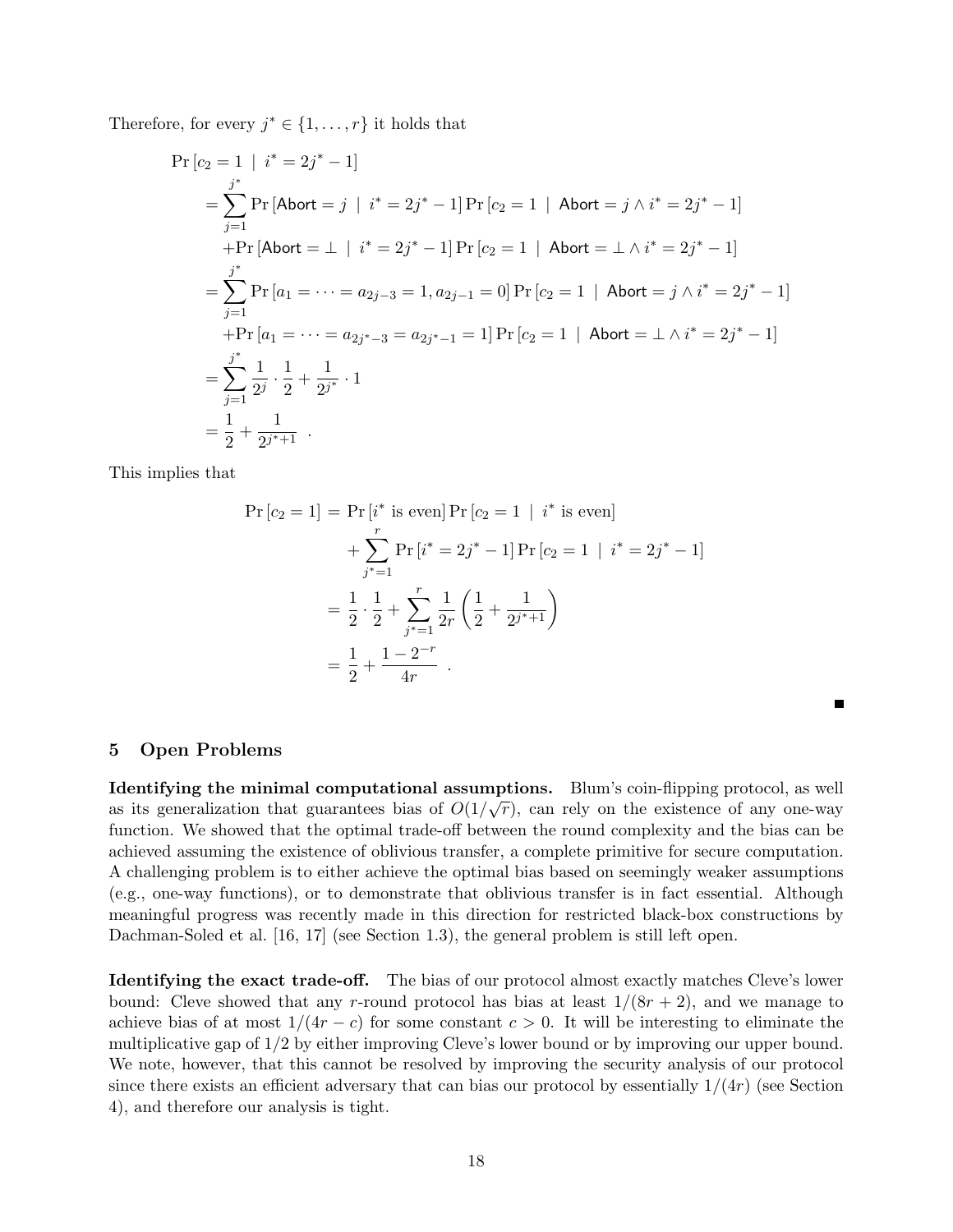**Efficient implementation.** Our protocol uses a general secure computation step in the preprocessing phase. Although asymptotically optimal, the techniques used in general secure computation often have a large overhead. Hence, it would be helpful to find an efficient sub-protocol to compute the ShareGen<sub>r</sub> functionality that can lead to a practical implementation.

**The multiparty setting.** Blum's coin-flipping protocol can be extended to an *m*-party *r*-round protocol that has bias  $O(m/\sqrt{r})$ , and several exciting results for restricted cases of the multi-party protocol setting were recently achieved by Beimel, Omri and Orlov [7] and by Haitner and Tsfadia [24] (see Section 1.3). However, the general problem of identifying the optimal trade-off between the number of parties, the round complexity, and the bias is still left open.

# **References**

- [1] D. Aharonov, A. Ta-Shma, U. V. Vazirani, and A. C. Yao. Quantum bit escrow. In *Proceedings of the 32nd Annual ACM Symposium on Theory of Computing*, pages 705–714, 2000.
- [2] N. Alon and M. Naor. Coin-flipping games immune against linear-sized coalitions. *SIAM Journal on Computing*, 22(2):403–417, 1993.
- [3] A. Ambainis. A new protocol and lower bounds for quantum coin flipping. *Journal of Computer and System Sciences*, 68(2):398–416, 2004.
- [4] A. Ambainis, H. Buhrman, Y. Dodis, and H. Rohrig. Multiparty quantum coin flipping. In *Proceedings of the 19th Annual IEEE Conference on Computational Complexity*, pages 250–259, 2004.
- [5] B. Averbuch, M. Blum, B. Chor, S. Goldwasser, and S. Micali. How to implement Bracha's *O*(log *n*) byzantine agreement algorithm. Manuscript, 1985.
- [6] A. Beimel, Y. Lindell, E. Omri, and I. Orlov. 1*/p*-secure multiparty computation without honest majority and the best of both worlds. In *Advances in Cryptology – CRYPTO '11*, pages 277–296, 2011.
- [7] A. Beimel, E. Omri, and I. Orlov. Protocols for multiparty coin toss with dishonest majority. In *Advances in Cryptology – CRYPTO '10*, pages 538–557, 2010.
- [8] M. Bellare and P. Rogaway. Code-based game-playing proofs and the security of triple encryption. Cryptology ePrint Archive, Report 2004/331, 2004. http://eprint.iacr.org/2004/331.pdf.
- [9] M. Ben-Or, S. Goldwasser, and A. Wigderson. Completeness theorems for non-cryptographic fault-tolerant distributed computation. In *Proceedings of the 20th Annual ACM Symposium on Theory of Computing*, pages 1–10, 1988.
- [10] M. Ben-Or and N. Linial. Collective coin flipping. *Advances in Computing Research: Randomness and Computation*, 5:91–115, 1989.
- [11] I. Berman, I. Haitner, and A. Tentes. Coin flipping of any constant bias implies one-way functions. In *Proceedings of the 46th Annual ACM Symposium on Theory of Computing*, pages 398–407, 2014.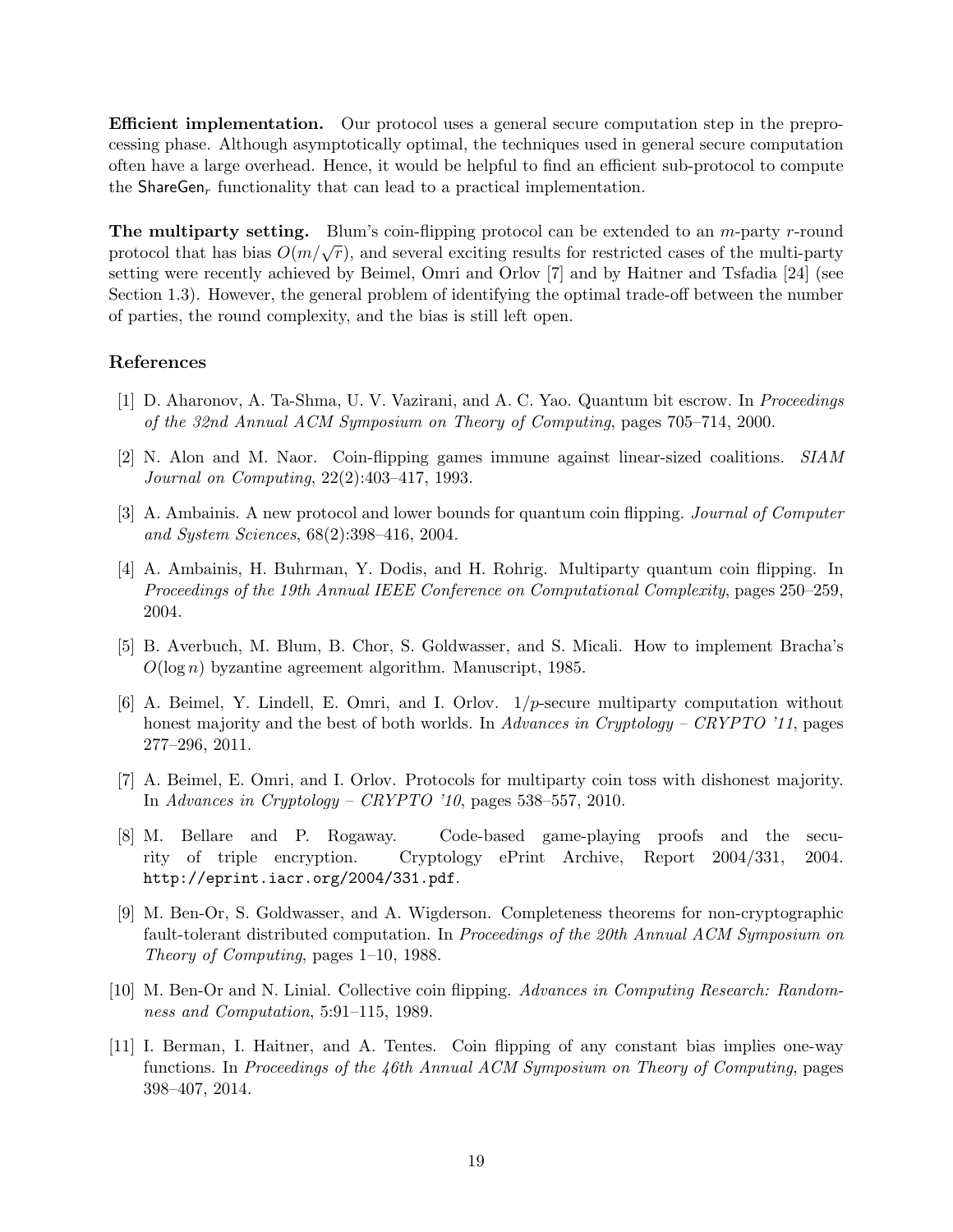- [12] M. Blum. Coin flipping by telephone A protocol for solving impossible problems. In *Proceedings of the 25th IEEE Computer Society International Conference*, pages 133–137, 1982.
- [13] R. Canetti. Security and composition of multiparty cryptographic protocols. *Journal of Cryptology*, 13(1):143–202, 2000.
- [14] R. Cleve. Limits on the security of coin flips when half the processors are faulty. In *Proceedings of the 18th Annual ACM Symposium on Theory of Computing*, pages 364–369, 1986.
- [15] R. Cleve and R. Impagliazzo. Martingales, collective coin flipping and discrete control processes. http://www.cpsc.ucalgary.ca/~cleve/pubs/martingales.ps, 1993.
- [16] D. Dachman-Soled, Y. Lindell, M. Mahmoody, and T. Malkin. On the black-box complexity of optimally-fair coin tossing. In *Proceedings of the 8th Theory of Cryptography Conference*, pages 450–467, 2011.
- [17] D. Dachman-Soled, M. Mahmoody, and T. Malkin. Can optimally-fair coin tossing be based on one-way functions? In *Proceedings of the 11th Theory of Cryptography Conference*, pages 217–239, 2014.
- [18] U. Feige. Noncryptographic selection protocols. In *Proceedings of the 40th Annual IEEE Symposium on Foundations of ComputerScience*, pages 142–153, 1999.
- [19] O. Goldreich. *Foundations of Cryptography Volume 2: Basic Applications*. Cambridge University Press, 2004.
- [20] S. D. Gordon, C. Hazay, J. Katz, and Y. Lindell. Complete fairness in secure two-party computation. In *Proceedings of the 40th Annual ACM Symposium on Theory of Computing*, pages 413–422, 2008.
- [21] S. D. Gordon and J. Katz. Rational secret sharing, revisited. In *Proceedings on the 5th International Conference on Security and Cryptography for Networks*, pages 229–241, 2006.
- [22] S. D. Gordon and J. Katz. Partial fairness in secure two-party computation. *Journal of Cryptology*, 25(1):14–40, 2012.
- [23] I. Haitner and E. Omri. Coin flipping with constant bias implies one-way functions. *SIAM Journa on Computing*, 43(2):389–409, 2014.
- [24] I. Haitner and E. Tsfadia. An almost-optimally fair three-party coin-flipping protocol. In *Proceedings of the 46th Annual ACM Symposium on Theory of Computing*, pages 408–416, 2014.
- [25] J. Y. Halpern and V. Teague. Rational secret sharing and multiparty computation. In *Proceedings of the 36th Annual ACM Symposium on Theory of Computing*, pages 623–632, 2004.
- [26] J. Håstad, R. Impagliazzo, L. A. Levin, and M. Luby. A pseudorandom generator from any one-way function. *SIAM Journal on Computing*, 28(4):1364–1396, 1999.
- [27] C. Hazay and Y. Lindell. *Efficient Secure Two-Party Protocols Techniques and Constructions*. Springer, 2010.